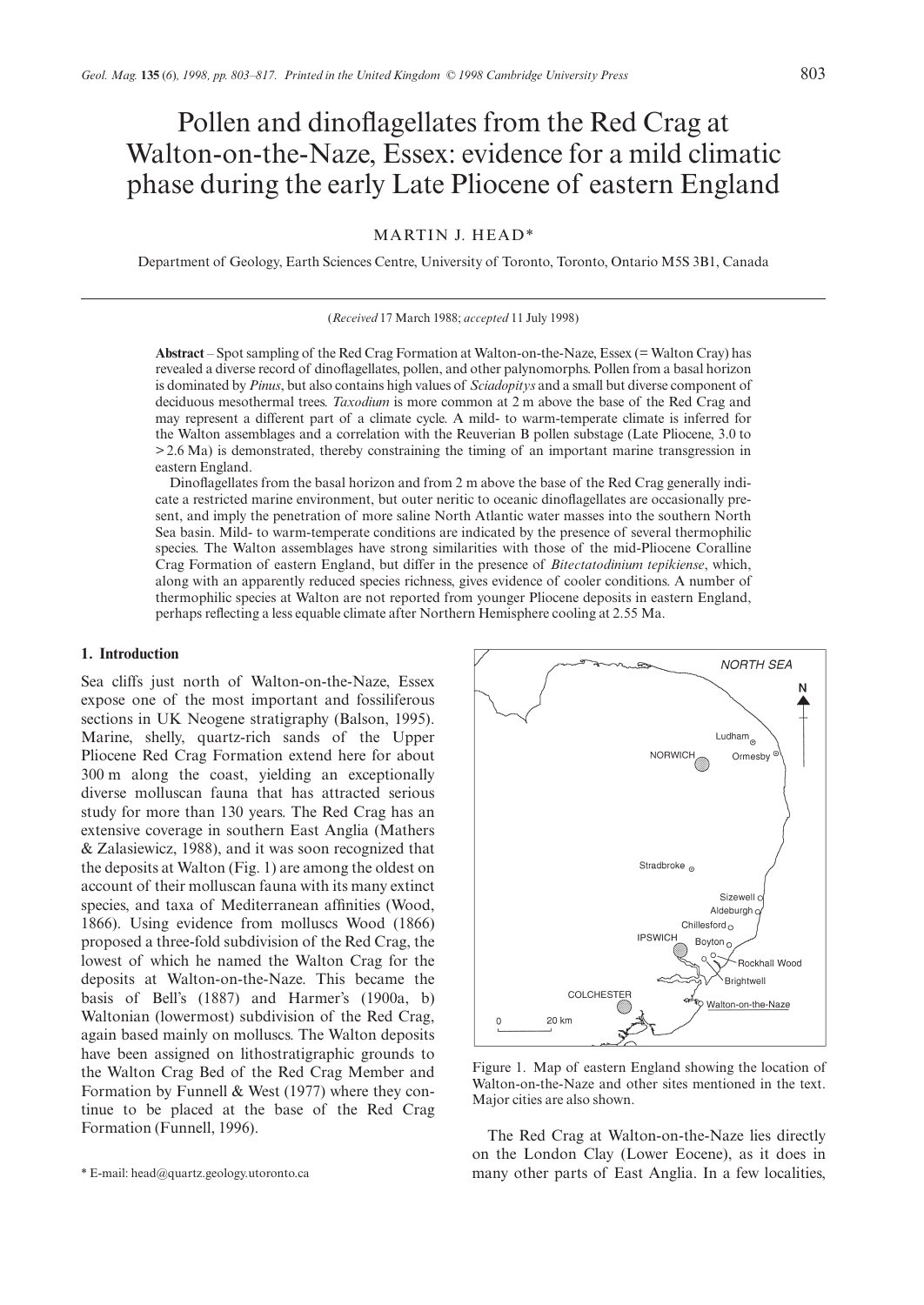and in some areas of the southern North Sea, the Red Crag rests unconformably on the mid-Pliocene Coralline Crag, indicating a regional hiatus of perhaps nearly a million years, during which time extensive erosion took place. The precise duration of this hiatus is uncertain, but the lower part of the Coralline Crag is tentatively placed at between 3.8 and 3.6 Ma (latest Early Pliocene; Jenkins & Houghton, 1987). The Red Crag at Walton-on-the-Naze (Walton Crag) probably correlates with the Upper Pliocene molluscan Mol C Zone of the Netherlands (Meijer & Preece, 1995) which has been assigned to the upper part of the Reuverian pollen stage (Zagwijn, 1974). Planktonic microfossils are poorly represented at Walton-on-the-Naze, owing to its restricted marine character, and this has hindered direct correlation to standard marine biostratigraphies. Benthic foraminifers from a basal horizon at Walton-on-the-Naze have been correlated indirectly with the Reuverian C pollen substage (about 2.55 to slightly older than 2.60 Ma) of The Netherlands (Funnell, 1961, 1996); and a pollen assemblage recovered from these basal deposits has also been compared with the Reuverian C (Hunt, 1989; Bowden, Hunt & Green, 1995). However, this assemblage was subsequently reassigned, albeit without discussion, to the Reuverian B (Gibbard *et al.* 1991), which spans about 3.0 to slightly older than 2.6 Ma. Ostracode evidence constrains the age to younger than 2.9 Ma (Wood *et al.* 1993), this being consistent with Reuverian B or C correlations. The basal Red Crag at Walton-on-the-Naze is therefore equivocally dated, although it clearly predates the full effects of Northern Hemisphere cooling at about 2.55 Ma based on its warm-water faunal associations.

The Red Crag at Walton-on-the-Naze is about 4–5 m thick and consists largely of subtidal cross-bedded shell sands. These were deposited by migrating sand waves under strong tidal currents in up to 20–30 m of water (Dixon, 1979; Balson, 1990, 1995, 1997). Although the deposits show a high degree of lateral variability, two cross-bedded units are often seen, and these may overlie a poorly stratified basal horizon (e.g. see Kendall, 1931, fig. 1). Each cross-bedded unit represents the lateral migration of a single sand wave, and its deposition is estimated to have taken as little as 10 years (Balson, 1997 and pers. comm.). The hiatus separating the two units is unlikely to be stratigraphically significant (Balson, 1997). This implies that the entire cross-bedded part of the Walton Crag may represent an extremely short duration of geological time, although the basal horizon might be appreciably older. The deposits are now extensively oxidized, owing to their high permeability and position above the water table, and are thus generally unsuitable for palynology. However, the basal horizon has locally escaped oxidation to a thickness of about 0.5–1.5 m, probably since it occurs within the low water table that overlies the London Clay here. Hunt (1989) recovered a palyno-

logical assemblage in a single sample from these basal deposits. The present study is based on three samples from similar deposits and one sample from a ferruginous siltstone lamina 2 m above the base. It provides more detailed palynological information, and helps to refine the correlation and palaeoclimatic interpretation of this important section. This study also shows that palynomorphs are locally present within the oxidized zone, implying that more detailed stratigraphic investigations may be worthwhile in the future.

# **2. Materials and methods**

Five samples, labelled WC1 to WC5, were collected from separate points along the Naze Cliffs within a 100 m stretch immediately north of the Naze Tower car park (TM 265234). Four samples (WC1–3 and WC5) are from the lowest 5 cm of a 0.5–1.5 m-thick horizontal layer of Walton Crag that directly overlies the London Clay. This layer is weakly consolidated, and consists of greyish to buff-coloured, coarse, poorly sorted, shelly sands. It is poorly bedded, which suggests bioturbation. Three of the samples (WC1–WC3) were calcareous and contained *in situ* palynomorphs, but one sample (WC5) was decalcified and essentially barren except for some reworked palynomorphs. This sample is not discussed further. Sample WC4 was from a moderately calcareous, redstained, silty lamina up to about 1 cm thick occurring 2 m above the base of the Walton Crag. It appears to be traceable laterally over tens of metres, and is not associated with the strong cross-bedding that develops higher in the sequence. This lamina yielded abundant but variably preserved palynomorphs.

Samples were dried and weighed, decalcified in 10 % cold HCl, diluted with water in a large beaker, and then stirred thoroughly to suspend the fine particles, which were decanted into another beaker. This was done repeatedly until all fines had been collected. After addition of one *Lycopodium* spore tablet (batch #710961; for one tablet  $X = 13,911$ ,  $s = \pm 689$ , and  $V = 4.95\%$ , the concentrated fine fraction was further demineralized in cold 48 % HF. The organic residue was given brief ultrasound (15 seconds) and sieved at 10 µm. Residues were stained with safranin-O and mounted on microscope slides with Cellosize and Elvacite. The sieved residue was mounted on  $50\times24$  mm coverslips, one each for samples WC1 and WC3 and two each for samples WC2 and WC4. Only for sample WC4 was any residue left over.

All slides were examined at  $\times 25$  magnification to determine species present. Only two samples (WC2 and WC4) were sufficiently well preserved for counting, and marginally so (especially WC4). Counts were made using a  $100 \times$  oil objective. Many of the bisaccate conifer grains were broken, and so large fragments were counted as fractions and added to the whole specimen count. Dinoflagellates were similarly counted: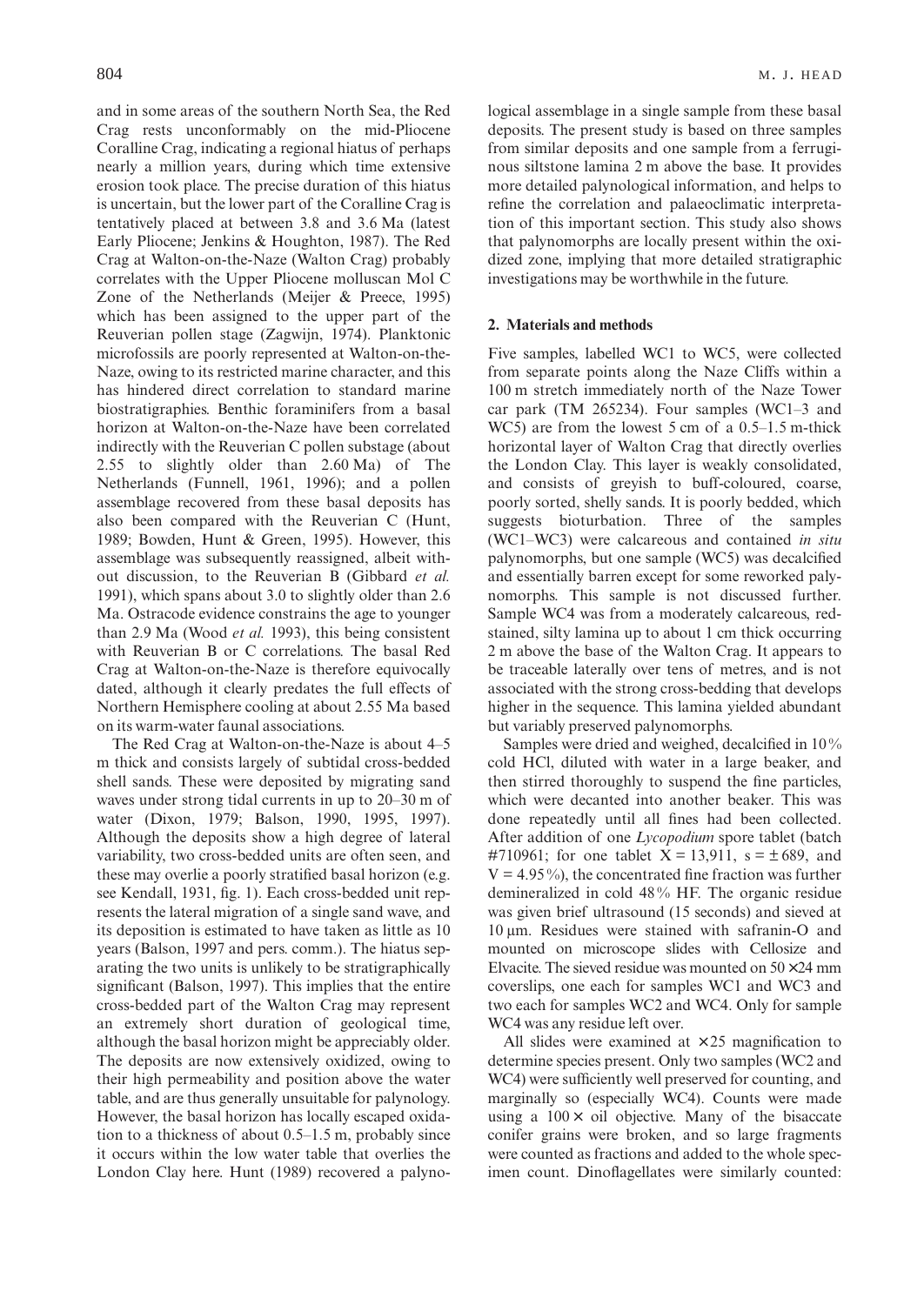indeed fragments of *Bitectatodinium tepikiense* and *Lingulodinium machaerophorum* dominated the assemblages, even though complete specimens were scarce. Some reworked dinoflagellates (mostly from the underlying London Clay) were easily discriminated on the basis of preservation and stratigraphic range, but longranging, thin-walled, indeterminate *Achomosphaera* and *Spiniferites* species were not. These were assumed reworked unless well preserved, and so may be considerably under-represented in the counts. Reworked spores and pollen were recognised mostly by preservational differences in samples WC1–WC3, but this was difficult for sample WC4 where preservation (corrosion and compression) was very variable. In practice, sporomorphs were counted as *in situ* unless strongly compressed or corroded. Owing to the limitations imposed by preservation, all counts must be considered as broad estimates rather than absolute values.

All data for the four samples analysed are presented in Table 1, and illustrations of palynomorphs are given in Figs. 2–4. Selected taxa are discussed in Appendices 1 and 2. This paper follows the ecological classification of Hall (1964), the time scale of Berggren *et al.* (1995), and the dinoflagellate taxonomy of Head (1994, 1996, 1997). The age and correlation of stages for the Pliocene period of eastern England are given in Head (1998a).

### **3. Spores and pollen**

Samples from the basal horizon of the Walton Crag (WC1–WC3) appear broadly similar in species abundances and composition (Table 1), and all three are treated as a single assemblage. Sample WC4 was collected from 2 m above the base of the Walton Crag and yielded a distinctive pollen assemblage. It is discussed separately.

### **3.a. Assemblage from the basal horizon**

The assemblage is based on three samples, although only one was countable (WC2). It is dominated by *Pinus* (at least 46.8% and perhaps more owing to fragmentation of specimens), with gymnosperms making up at least 71.7 % (Table 1). Dominance by *Pinus* is generally considered characteristic of boreal forests; but the assemblage also contains important temperate coniferous elements, including *Tsuga* (3.4 %) and especially *Sciadopitys* (9.5 %; Fig. 2e, f), which is strongly associated with the Middle Miocene (subtropical) browncoal forests of central Europe and is represented today by a single upland species known to be intolerant of cool-temperate (and cooler) conditions (Schweizer, 1980, p. 305). *Sequoia*, a thermophilic conifer, appears to be rare. However, small and usually split inaperturate pollen, sometimes with a short ligula, reach almost 10 %. They are assigned to *Taxodium*-type and *Juniperus*-type, depending whether or not a ligula was seen, and represent a significant combined cupressacean (cosmopolitan) and taxodiacean (warm) component. The angiosperms represent only 15 % of the spore-pollen sum and are well represented by heathland (Ericales,  $5\%$ ) and coastal saltmarsh (e.g. Chenopodiaceae–Amaranthaceae, 2.3 %) species.

Of the arboreal species, a number of temperate especially warm-temperate — taxa are present in small numbers including *Carya, Corylus*-type (Fig. 2s), *Ilex, Juglans, Myrica*-type (Fig. 2t), *Pterocarya, Quercus*-type*, Tilia,* and *Ulmus.* In addition, the form species *Nyssapollenites kruschi* (Fig. 2l–r) and *Tricolporopollenites parmularius* (Fig. 2g, h) are probably related to the extant thermophiles *Nyssa* and *Eucommia* respectively. Fern spores do not give strong clues as to the regional climate, but their relatively low species richness, together with an absence of palaeotropical species, points to conditions cooler than subtropical.

The climatic interpretation of this assemblage is necessarily cautious — marine-deposited pollen assemblages are well known to include pollen from a variety of distant sources, as well as being commonly overrepresented by bisaccate pollen such as *Pinus*. On balance, it nevertheless appears that, despite strong dominance by *Pinus*, an important mesothermal element including *Sciadopitys* contradicts exclusively boreal forest. Consequently, the regional vegetation is interpreted as temperate coniferous forest with some broad-leaved deciduous trees that together reflect mildtemperate conditions.

The spore-pollen assemblage is undoubtedly assignable to the Reuverian pollen stage of The Netherlands on the basis of numerous Tertiary-relict taxa, including *Nyssapollenites kruschi*, and an absence of several warm-temperate to subtropical indicators (e.g. Palmae, *Symplocos*, and high values of *Sequoia*-type) that characterize the subjacent Brunssumian pollen stage (Zagwijn, 1960; van der Hammen, Wijmstra & Zagwijn, 1971). Assignment to a substage within the Reuverian is more subjective. These substages are largely based on differing abundances of taxa, particularly *Pinus* (abundant in substages A and C), rather than the presence or absence of specific taxa. The Reuverian B is a warmtemperate substage characterized by deciduous and mixed mesophytic forest, whereas the Reuverian C is a transitional boreal pine forest substage followed by tundra vegetation of the Praetiglian Stage (Zagwijn, 1960). Even in The Netherlands these substages cannot always be recognized (Zagwijn, 1960), and pollen assemblages from latest Reuverian marine deposits in The Netherlands may have inconsistent characteristics (de Jong in Gibbard *et al.* 1991). Given the coniferdominant aspect, but with a varied deciduous forest component for the basal Walton assemblage, comparison is made with a cooler interval of the Reuverian B. This assignment is consistent with pollen records for Brittany (France), where an upsection decrease in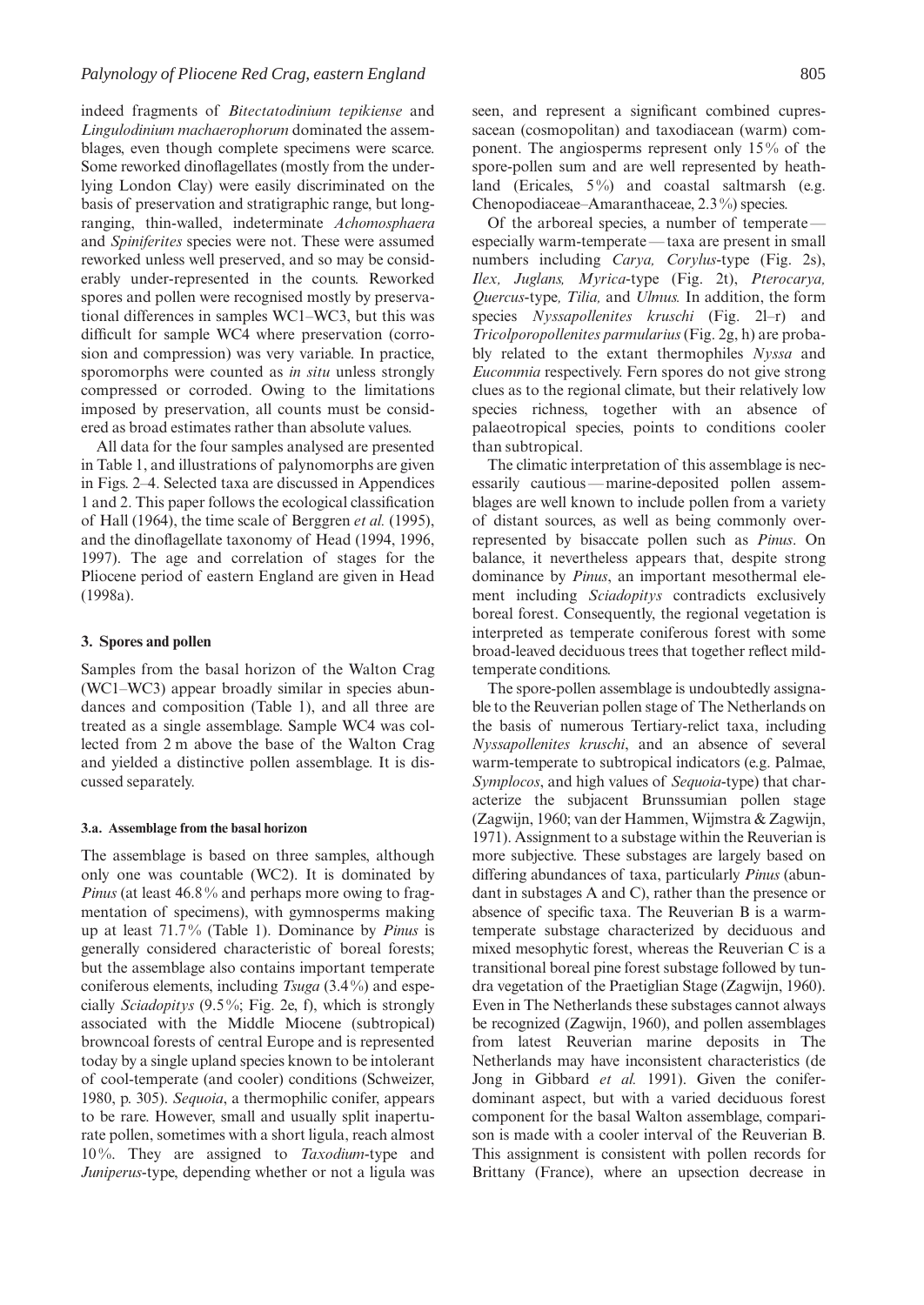Table 1. Palynomorphs recorded in the present study.

| Sample number                                                                                 | WC1                              | WC <sub>2</sub>           | WC3               | WC4               |
|-----------------------------------------------------------------------------------------------|----------------------------------|---------------------------|-------------------|-------------------|
|                                                                                               |                                  |                           |                   |                   |
| <b>Invertebrates</b><br>Invertebrate remains                                                  | $\qquad \qquad +$                | 11                        | $^{+}$            | $^{+}$            |
| Angiosperm pollen                                                                             |                                  |                           |                   |                   |
| Alnus 4-pored                                                                                 | $^{+}$                           | $3(0.3\%)$                | $^{+}$            | $^{+}$            |
| Alnus 5-pored                                                                                 |                                  | $1(0.1\%)$                | $\qquad \qquad +$ | $8(1.4\%)$        |
| Artemisia sp. of Zagwijn, 1960                                                                |                                  |                           |                   | $^{+}$            |
| Betula                                                                                        | $^{+}$                           | $1(0.1\%)$                |                   | $^{+}$            |
| Carya                                                                                         |                                  | $1(0.1\%)$                |                   | $1(0.2\%)$        |
| Caryophyllaceae                                                                               | $\begin{array}{c} + \end{array}$ | $4(0.4\%)$                | $^{+}$            | $1(0.2\%)$        |
| cf. Rosaceae                                                                                  |                                  | $^{+}$                    |                   |                   |
| Chenopodiaceae-Amaranthaceae                                                                  | $^{+}$                           | $26(2.3\%)$               | $^{+}$            | $9(1.5\%)$        |
| Compositae, Liguliflorae-group (=Lactuceae)                                                   |                                  | $^{+}$                    | $^{+}$            | $^{+}$            |
| Compositae, Tubuliflorae-group                                                                |                                  | $2(0.2\%)$                | $^{+}$            | $\qquad \qquad +$ |
| Corylus-type (Fig. 1s)                                                                        | $^{+}$                           | $10(0.9\%)$               | $^{+}$            | $^{+}$            |
| Ericales<br><i>Fraxinus</i> (= <i>Tricolpites hians</i> Stanley)                              | $^{+}$                           | 55 (5.0%)<br>$4(0.4\%)$   | $^{+}$            | $23(4.0\%)$       |
| cf. Fraxinus                                                                                  |                                  | $1(0.1\%)$                |                   |                   |
| Gramineae (= Graminidites sp.)                                                                | $^{+}$                           | $9(0.8\%)$                | $^{+}$            | $1(0.2\%)$        |
| Ilex                                                                                          | $\qquad \qquad +$                |                           |                   | $^{+}$            |
| Juglans                                                                                       |                                  |                           | $^{+}$            |                   |
| Liquidambar                                                                                   |                                  |                           |                   | $^+$              |
| Lonicera xylosteum-type (=Lonicerapollis gallwitzii Krutzsch, o.c.)                           |                                  |                           |                   | $^{+}$            |
| $Myrica$ -type (Fig. 1t)                                                                      |                                  | $1(0.1\%)$                | $^{+}$            |                   |
| Nuphar cf. lutea (=Nupharipollis echinatus Krutzsch)                                          |                                  |                           |                   | $^+$              |
| Nyssapollenites kruschi (Potonié) (Fig. 11-r)                                                 | $\qquad \qquad +$                | $17(1.5\%)$               | $^{+}$            | $^{+}$            |
| ? Populus                                                                                     |                                  | $3(0.3\%)$                |                   |                   |
| Pterocarya, 5-pored                                                                           | $^{+}$                           | $5(0.5\%)$                | $^{+}$            |                   |
| Pterocarya, 6-pored                                                                           | $^{+}$                           | $3(0.3\%)$                | $^{+}$            | $^{+}$            |
| <i>Quercus</i> -type                                                                          | $^{+}$                           | $9(0.8\%)$                | $^{+}$            | $^{+}$            |
| Salix<br>Sparganium                                                                           |                                  | $4(0.4\%)$                | $^{+}$            | $^{+}$<br>$^{+}$  |
| ? Taxus                                                                                       |                                  | $6(0.5\%)$                |                   |                   |
| Tilia                                                                                         |                                  | $^{+}$                    |                   | $^{+}$            |
| Tricolpopollenites sp.                                                                        |                                  | $1(0.1\%)$                |                   |                   |
| Tricolporopollenites parmularius (Potonié) (Fig. 1g, h)                                       | $\qquad \qquad +$                | $^{+}$                    |                   | $^{+}$            |
| Reticulataepollis pseudointergranulatus (Potonié) sensu Sontag, 1966 (reworked?) (Fig. 1i, j) |                                  | $\,{}^{+}\,$              |                   |                   |
| Tricolporopollenites spp.                                                                     |                                  | $^{+}$                    |                   |                   |
| Tetracolporopollenites sapotoides Thomson & Pflug (reworked?) (Fig. 1k, 1)                    |                                  | $^{+}$                    |                   |                   |
| Ulmus-Zelkova, 4-pored                                                                        |                                  | $^{+}$                    |                   | $1(0.2\%)$        |
| Ulmus-Zelkova, 5-pored                                                                        | $^{+}$                           | $1(0.1\%)$                | $^{+}$            | $1(0.2\%)$        |
| Total angiosperms                                                                             |                                  | $167(15.0\%)$             |                   | 45 $(7.7\%)$      |
| Gymnosperm pollen                                                                             |                                  |                           |                   |                   |
| Abies                                                                                         | $^{+}$                           | $8(0.7\%)$                | $^{+}$            |                   |
| Indeterminate inaperturate grains                                                             |                                  |                           |                   | 120 (20.7%)       |
| Juniperus-type (probably includes Taxodium-type where ligula is obscured)                     | $^{+}$                           | 98 (8.8%)                 | $^{+}$            | $8(1.4\%)$        |
| Picea                                                                                         | $^+$                             | $13(1.2\%)$               |                   | $1(0.2\%)$        |
| Pinus sylvestris-type sensu Zagwijn, 1960 and indeterminate Pinus                             | $+$                              | 520 (46.8%)               | $^{+}$            | 219 (37.7%)       |
| Pinus-haploxylon sensu Zagwijn, 1960                                                          |                                  | $^{+}$                    |                   | $1(0.2\%)$        |
| Podocarpidites libellus (Potonié)                                                             |                                  | $1(0.1\%)$                |                   | $\qquad \qquad +$ |
| Sciadopitys (Fig. 1e, f)                                                                      | $^{+}$                           | $105(9.5\%)$              | $^{+}$            | $20(3.4\%)$       |
| Sequoia-type                                                                                  |                                  | $1(0.1\%)$                |                   | $24(4.1\%)$       |
| Taxodium-type sensu Zagwijn, 1960                                                             | $^{+}$                           | $12(1.1\%)$               | $^{+}$            | 41 $(7.1\%)$      |
| Tsuga canadensis-type<br><i>Tsuga heterophylla-type</i>                                       | $^{+}$                           | $8(0.7\%)$<br>$29(2.6\%)$ | $^{+}$            | $4(0.7\%)$        |
| Tsuga sp. indet.                                                                              |                                  | $1(0.1\%)$                |                   |                   |
| Zonalapollenites igniculus (Potonié)                                                          |                                  | $^{+}$                    |                   |                   |
| Zonalapollenites rueterbergensis Krutzsch                                                     |                                  |                           |                   | $^{+}$            |
| Total gymnosperms                                                                             |                                  | 796 (71.7%)               |                   | 438 (75.4%)       |
|                                                                                               |                                  |                           |                   |                   |
| <b>Embryophyte spores</b>                                                                     |                                  |                           |                   |                   |
| Baculatisporites quintus (Thomson & Pflug)                                                    |                                  | $1(0.1\%)$                |                   | $^{+}$            |
| Camerozonisporis cf. minoris Krutzsch (reworked?)<br><i>Cingulatisporites</i> sp.             |                                  | $1(0.1\%)$<br>$1(0.1\%)$  |                   | $^{+}$            |
| Laevigatosporites haardti (Potonié & Venitz)                                                  | $^{+}$                           | $10(0.9\%)$               | $^{+}$            | $^{+}$            |
| Leiotriletes wolffii Krutzsch (o.c.)                                                          | $^{+}$                           | $14\,(^{\circ}\!/_{\!0})$ | $^{+}$            | $5(0.9\%)$        |
| Lycopodiella cf. inundata                                                                     | $^{+}$                           |                           |                   |                   |
| ? Neogenisporis sp. (Fig. 1a, b)                                                              |                                  | $2(0.2\%)$                |                   | $^{+}$            |
| Obtusisporis sp. (Fig. 1c, d)                                                                 |                                  | $1(0.1\%)$                |                   | $1(0.2\%)$        |
| Radialisporis radiatus Krutzsch                                                               |                                  | $^{+}$                    |                   | $^+$              |
| Retitriletes spp.                                                                             |                                  | $5(0.5\%)$                | $^{+}$            | $^{+}$            |
| Selagosporis selagoides Krutzsch                                                              |                                  | $^{+}$                    |                   | $^{+}$            |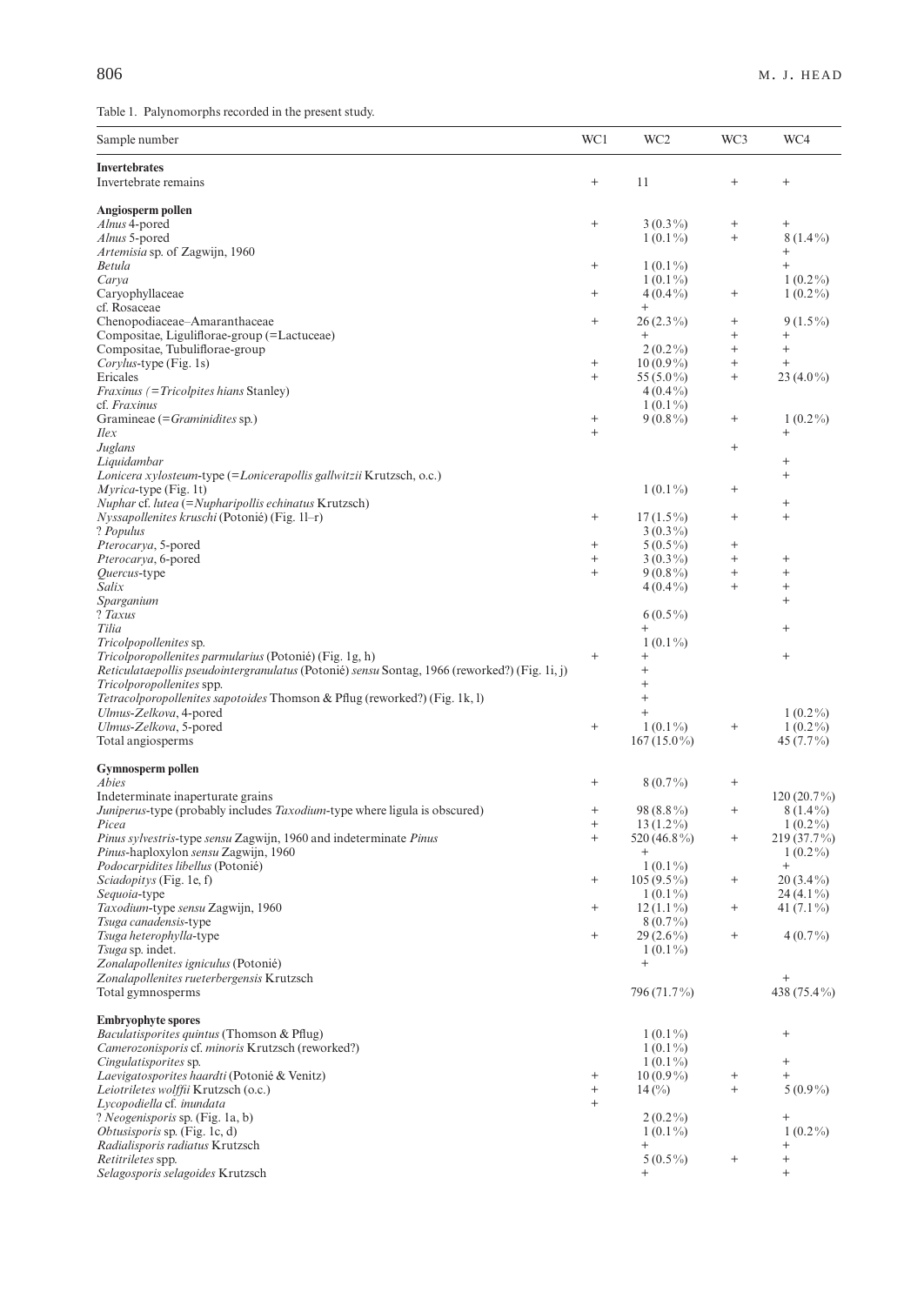|  | Table 1 (cont.) |  |
|--|-----------------|--|
|  |                 |  |

| Sample number                                                                                                                                                         | WC1              | WC <sub>2</sub>                          | WC3                | WC4                                     |
|-----------------------------------------------------------------------------------------------------------------------------------------------------------------------|------------------|------------------------------------------|--------------------|-----------------------------------------|
| Stereisporites spp.<br>Verrucatosporites poriacus (Krutzsch) poriacus Krutzsch (reworked?)<br>Total embryophyte spores                                                | $^{+}$           | $6(0.5\%)$<br>$1(0.1\%)$<br>42 $(3.8\%)$ | $^{+}$             | $1(0.2\%)$<br>$7(1.2\%)$                |
|                                                                                                                                                                       | $^{+}$           | $105(9.5\%)$                             |                    | $91(15.7\%)$                            |
| Undetermined sporomorphs<br>Total in situ embryophyte spores and pollen                                                                                               |                  | $1110(100\%)$                            | $^{+}$             | 581 (100%)                              |
| Reworked sporomorphs                                                                                                                                                  | $^{+}$           | 128                                      | $^{+}$             | 12                                      |
| <b>Fungal spores</b>                                                                                                                                                  |                  |                                          |                    |                                         |
| Glomus sp.                                                                                                                                                            |                  | 1                                        |                    |                                         |
| Tetraploa aristata type a of Ellis, 1949                                                                                                                              |                  | $^{+}$                                   |                    |                                         |
| Miscellaneous spores<br>Fungal hyphae                                                                                                                                 | $^{+}$<br>$^{+}$ | 24<br>26                                 | $^{+}$<br>$^{+}$   | $^{+}$<br>$^{+}$                        |
|                                                                                                                                                                       |                  |                                          |                    |                                         |
| Freshwater algae<br><b>Botryococcus</b>                                                                                                                               | $^{+}$           | 3                                        |                    | $^{+}$                                  |
| Debarya sp. (= Lecaniella sp.)                                                                                                                                        |                  |                                          |                    | $\qquad \qquad +$                       |
| Gelasinicysta vangeelii Head                                                                                                                                          |                  |                                          | $^{+}$             | $^{+}$                                  |
| Planctonites sp.                                                                                                                                                      |                  | $^{+}$                                   |                    |                                         |
| Sigmopollis carbonis (Newman)                                                                                                                                         | $^{+}$           | 1                                        |                    |                                         |
| Sigmopollis hispidus Hedlund                                                                                                                                          | $^{+}$           | $^{+}$                                   | $^{+}$             | $^{+}$                                  |
| Miscellaneous algae                                                                                                                                                   |                  |                                          |                    |                                         |
| Leiosphaeridia sp. of Head, 1993<br>Micrhystridium spp. of Head, 1993                                                                                                 | $^{+}$<br>$^{+}$ | 10<br>129                                | $^{+}$<br>$^{+}$   | $^{+}$<br>19                            |
| <b>Dinoflagellates</b>                                                                                                                                                |                  |                                          |                    |                                         |
| Undetermined Achomosphaera / Spiniferites spp.*†                                                                                                                      | $^{+}$           | $75(30\%)$                               | $^{+}$             | $37(24.3\%)$                            |
| Achomosphaera andalousiensis andalousiensis (autonym) (Fig. 2k)*†                                                                                                     | $^{+}$           | $1(0.4\%)$                               |                    | $1(0.7\%)$                              |
| Amiculosphaera umbracula Harland*†                                                                                                                                    | $^{+}$           | $1(0.4\%)$                               | $^{+}$             | $^{+}$                                  |
| ? Ataxiodinium zevenboomii Head*                                                                                                                                      |                  | $1(0.4\%)$                               |                    |                                         |
| Barssidinium pliocenicum (Head) (Fig. 2a, b)*                                                                                                                         |                  | $1(0.4\%)$                               | $^{+}$             | $1(0.7\%)$                              |
| Bitectatodinium raedwaldii Head (Fig. 2i, j)*                                                                                                                         | $^{+}$           | $14(5.6\%)$                              | $^{+}$             | $6(3.9\%)$                              |
| <i>Bitectatodinium tepikiense</i> Wilson (columellate luxuria) (Fig. 2g, h) <sup>†</sup>                                                                              | $^{+}$           | $15(6\%)$                                | $^{+}$             | $21(13.8\%)$                            |
| Bitectatodinium tepikiense Wilson (vermiculate luxuria)†<br>Gen. et sp. indet. (Fig. 3e)                                                                              |                  | $1(0.4\%)$                               | $^{+}$             |                                         |
| Geonettia sp. of Head, 1997 (Fig. 3d)*                                                                                                                                |                  | $^{+}$                                   |                    | $1(0.7\%)$                              |
| ? Impagidinium aculeatum (Wall)*                                                                                                                                      | $^{+}$           |                                          |                    |                                         |
| Lejeunecysta marieae (Harland) (Fig. 2d)†                                                                                                                             |                  | $^{+}$                                   |                    |                                         |
| Lejeunecysta sp. (Fig. 2c)                                                                                                                                            |                  | $\qquad \qquad +$                        |                    |                                         |
| Lingulodinium machaerophorum (Deflandre & Cookson) (Fig. 3a)*†                                                                                                        | $^{+}$           | $38(15.2\%)$                             | $^{+}$             | $15(9.9\%)$                             |
| Nematosphaeropsis lemniscata Bujak (Fig. 3b, c)*                                                                                                                      | $^{+}$           | $5(2\%)$                                 |                    | $\! + \!\!\!\!$                         |
| Operculodinium centrocarpum sensu Wall & Dale, 1966 (Fig. 3f) <sup>†</sup><br>Operculodinium? eirikianum Head et al. (Fig. 3h, j)*†                                   | $^{+}$           | $36(14.4\%)$<br>$^{+}$                   | $^{+}$             | 61 $(40.1\%)$<br>$+?$                   |
| Operculodinium israelianum (Rossignol) (Fig. 3g)†                                                                                                                     | $^{+}$           | 51 $(20.4\%)$                            | $^{+}$             | $9(5.9\%)$                              |
| Round brown cysts*†                                                                                                                                                   |                  | $3(1.2\%)$                               | $\hskip 0.025cm +$ |                                         |
| Spiniferites mirabilis (Rossignol) (Fig. 21)*†                                                                                                                        |                  | $2(0.8\%)$                               | $^{+}$             |                                         |
| Spiniferites ramosus (Ehrenberg)*†                                                                                                                                    |                  | $6(2.4\%)$                               | $^{+}$             |                                         |
| Tectatodinium pellitum Wall (Fig. 2e, f)*                                                                                                                             | $^{+}$           | $^{+}$                                   | $^{+}$             | $^{+}$                                  |
| Total in situ dinoflagellates                                                                                                                                         |                  | $250(100\%)$                             |                    | $152(100\%)$                            |
| Reworked dinoflagellates                                                                                                                                              |                  | 254                                      |                    | 79                                      |
| Marine algae incertae sedis                                                                                                                                           |                  |                                          |                    |                                         |
| Nannobarbophora walldalei Head+<br>Cymatiosphaera? invaginata Head et al. (Fig. 3i, k)                                                                                |                  | 4<br>$^{+}$                              |                    | 3                                       |
| Tasmanitids                                                                                                                                                           | $^{+}$           | 8                                        | $^{+}$             | 6                                       |
| Palynomorph concentrations                                                                                                                                            |                  |                                          |                    |                                         |
| Lycopodium spike for non-marine palynomorphs and miscellaneous algae                                                                                                  |                  | 963                                      |                    | 2                                       |
| Lycopodium spike for dinoflagellates and marine algae incertae sedis                                                                                                  |                  | 963                                      |                    | 38                                      |
| Dry weight of sample (in grams)                                                                                                                                       | 167              | 139                                      | 195                | 103                                     |
| Estimated concentration of <i>in situ</i> embryophyte spores and pollen per gram dry weight<br>Estimated concentration of in situ dinoflagellates per gram dry weight |                  | $115 (\pm 7\%)$<br>$26 (\pm 9\%)$        |                    | $39,234 (\pm 70\%)$<br>540 $(\pm 19\%)$ |

Samples WC1–WC3 are from the basal horizon of the Walton Crag, and sample WC4 is from two metres above the base. A cross (+) indicates taxa recorded outside of counts. Percentages of individual pollen and embryophyte spore taxa refer to the total *in situ* pollen and embryophyte spore count (1110 grains for WC2 and 581 grains for WC4), including unidentified grains, but excluding reworked grains. Percentages of individual dinoflagellate taxa refer to the total *in situ* dinoflagellate count (250 grains for WC2 and 152 grains for WC4), excluding reworked cysts. An asterisk (\*) against dinoflagellate names denotes taxa also present in the mid-Pliocene Coralline Crag (Head, 1997, 1998a, b), and a dagger (†) marks those taxa known from younger deposits in eastern England or the southern North Sea (Head, 1994, 1996, 1998a). O.c. = orthographic correction in accordance with ICBN Art. 60.11.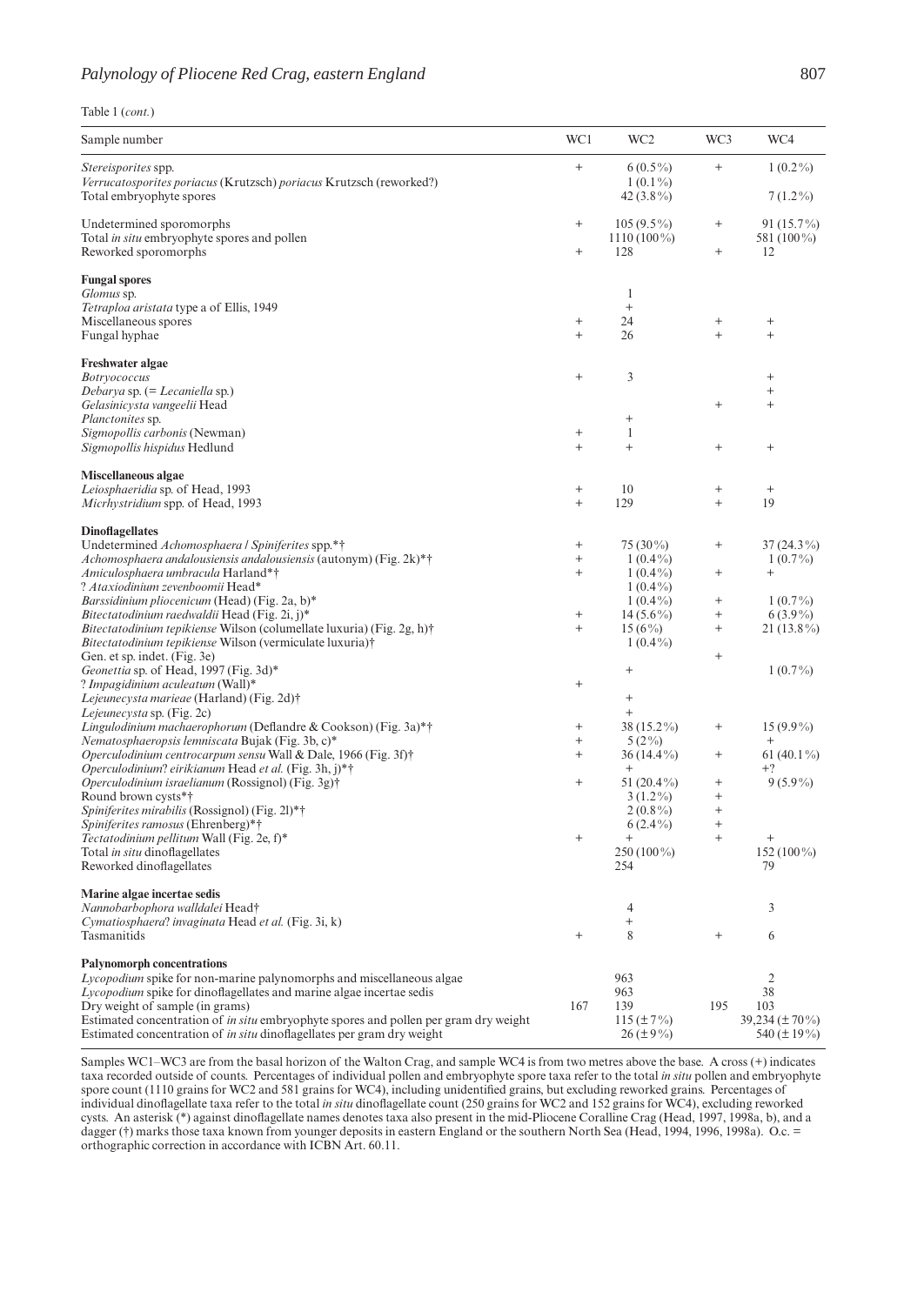

Figure 2. Selected spores and pollen from the basal Walton Crag at Walton-on-the-Naze. (e, g, h, l, r) are interference contrast images, the others are in bright field. Max. dia. = maximum diameter. Various magnifications. (a, b) *Neogenisporis*? sp. Upper and lower focus. Sample WC2(1); T19/0. Max. dia. = 26 µm. (c, d) *Obtusisporis* sp. Lower and upper focus. Sample WC2(1); T33/4. Max. dia. = 23 µm. (e, f) *Sciadopitys.* (e) Sample WC2(2); F53/1. Max. dia.= 40 µm. (f) Sample WC2(1); U14/2. Max. dia. = 27 µm. (g, h) *Tricolporopollenites parmularius* (Potonié). Mid and upper focus showing tricolporoidate germinals. Sample WC2(2); R18/0. Length = 27 µm. (i, j) *Reticulataepollis pseudointergranulatus* (Potonié) *sensu* Sontag, 1966 (reworked?). Upper and slightly lower focus showing columellae and supratectal reticulum. Sample WC2(1); E31/0. Length = 21  $\mu$ m. (k) *Tetracolporopollenites sapotoides* Thomson & Pflug (reworked?). Sample WC2(1); W20/3. Length = 26 µm. (l–r) *Nyssapollenites kruschi* (Potonié). (l) Sample WC2(1); P15/3. Max. dia. = 31 µm. (m, n) Upper and mid focus. Sample WC2(2); R29/4. Max. dia. = 27 µm. (o) Sample WC2(1); W48/2. Length = 29 µm. (p, q) Upper and mid focus. Sample WC2(1); J28/1. Length = 29 µm. (r) Sample WC2(1); F16/0. Length = 32 µm. (s) *Corylus*-type. Sample WC2(1); H28/3. Max. dia. = 23 µm. (t) *Myrica*-type. Sample WC2(2); A49/4. Max. dia. = 24 µm.

*Sciadopitys* gives way to an increase in *Pinus*, which in turn is followed by an increase in Gramineae (Morzadec-Kerfourn, 1977). These three events are staggered, the *Pinus* and Gramineae increases presumably signalling the beginnings of the Reuverian C and Praetiglian, respectively.

# **3.b. Assemblage from 2 m above the base of Walton Crag**

A single assemblage from a red-stained calcareous siltstone lamina (sample WC4) contains a rich concentration of palynomorphs dominated by spores and pollen. Unfortunately, variable preservation has rendered the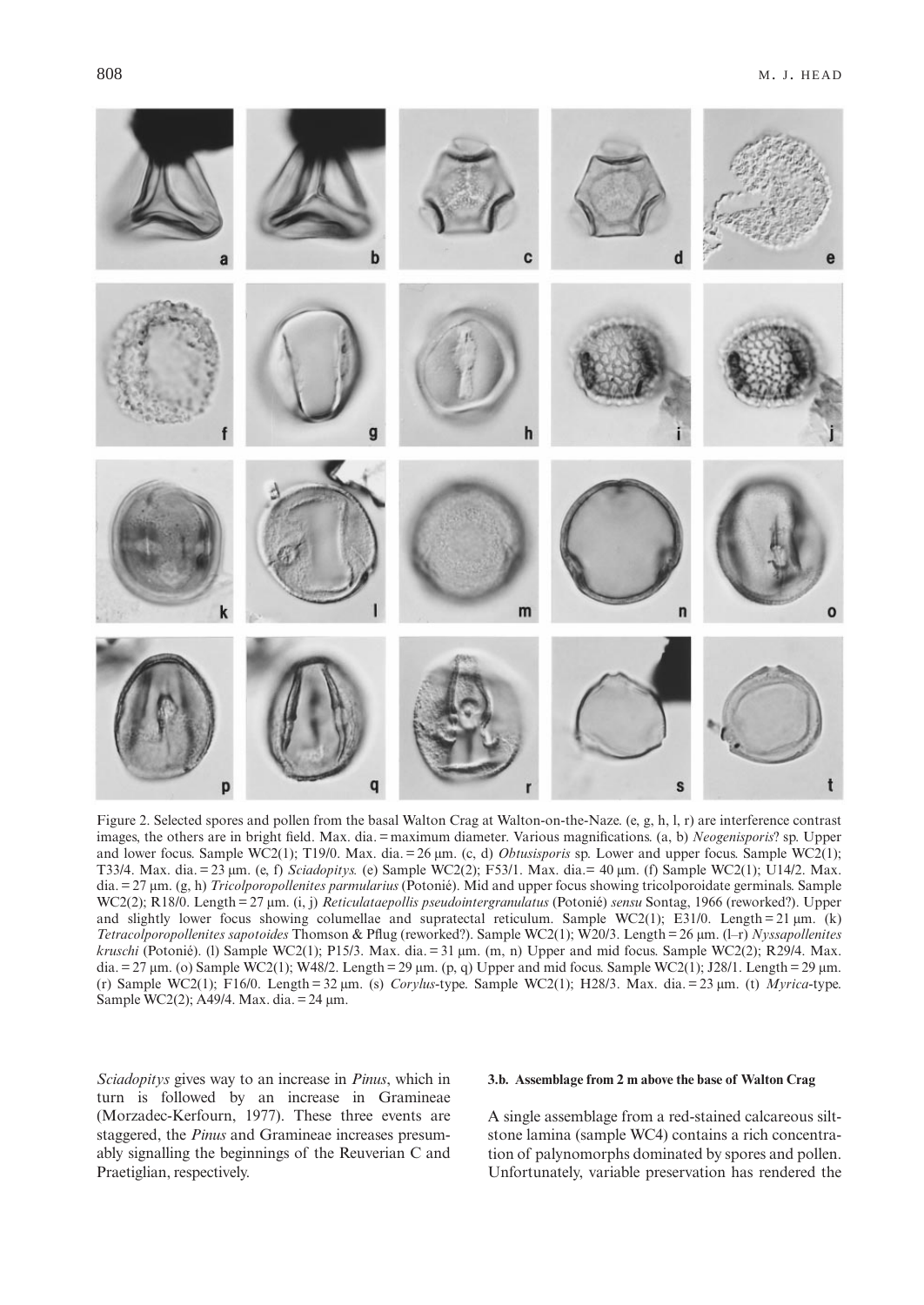assemblage only marginally countable, with undetermined sporomorphs comprising more than 15% (Table 1). Even specimens within the same taxon show variability in preservation (compression and corrosion), suggesting a wide range of source environments and transport histories, and the possibility that considerable undetected reworking is recorded in Table 1. A detailed interpretation of sample WC4 is therefore not warranted, although some generalizations can be made. *Taxodium*-type and *Sequoia*-type pollen together comprise at least 11%, and perhaps considerably more (indeterminate inaperturate grains make up  $20.7\%$ ) of the sporomorph total. Most of these grains are reasonably uncompressed, although corroded, and appear to be contemporaneous or penecontemporaneous. They represent important contributions from lowland swamp (*Taxodium*-type) and upland forest (*Sequoia*-type; along with *Pinus* at 37.7 % and *Sciadopitys* at 3.4%). Heathland (Ericales, 4%) and saltmarsh (Chenopodiaceae–Amaranthaceae, 1.5%) communities are also represented. The moderate abundance of mesothermal taxa (*Taxodium*-type, *Sequoia*-type, and *Sciadopitys*) and the presence of Tertiary relicts (e.g. *Tricolporopollenites parmularius*, *Nyssapollenites kruschi*, and *Liquidambar*) together suggest a mild- to warm-temperate climate and permit assignment to the Reuverian B substage of The Netherlands.

## **4. Dinoflagellates and other marine palynomorphs**

All three basal Walton Crag samples (WC1–WC3) appear similar in their marine palynomorph component, and are treated as a single assemblage. Sample WC4 from 2 m above the base of the Walton Crag, although generally similar, differs in the relative abundance of some taxa and is treated separately.

#### **4.a. Assemblage from the basal horizon**

The assemblage contains 22 dinoflagellate taxa (Table 1), and is dominated by the extant taxa *Achomosphaera / Spiniferites* spp. (at least 33.6 %), *Operculodinium israelianum* (20.4 %; Fig. 4g), *Lingulodinium machaerophorum* (15.2 %; Fig. 4a), *Operculodinium centrocarpum sensu* Wall & Dale, 1966 (14.4 %; Fig. 4f), *Bitectatodinium tepikiense* (6.4 %; Fig. 3g, h), and the extinct species *Bitectatodinium raedwaldii* (5.6 %; Fig. 3i, j). Of these, *L. machaerophorum* and *B. tepikiense* have modern regional distributions that are strongly limited by temperature. *L. machaerophorum* has a mild temperate to tropical North Atlantic distribution today (Harland, 1983 text-fig. 4; Dale, 1996) with highest abundances mostly below 50°N (warm-temperate to tropical), although some abundant records are in the mild-temperate zone: notably the Irish Sea (Reid, 1972), some Scottish lochs (Lewis, 1988), and the Norwegian fiords (Madsen & Dale, 1992). *L. machaerophorum* is presently rare on the east coast of England (Reid, 1972). *Bitectatodinium tepikiense* is a colder water species, with a temperate to subpolar modern distribution in the North Atlantic (Dale, 1996; but see also remarks in Appendix 1). Highest concentrations (above  $10\%$ ) are in mild- to cool-temperate areas just north and east of the British Isles (Harland, 1983), although *B. tepikiense* is consistently present in low numbers around the coast of England and Wales (Reid, 1974). The strong representation of both *L. machaerophorum* and *B. tepikiense* therefore suggests mild- to warm-temperate waters during deposition of the basal Walton Crag, with temperatures somewhat higher than today. This is supported by the rare occurrence of *Tectatodinium pellitum* (Fig. 3e, f), which presently has a south temperate to tropical distribution in the North Atlantic (Harland, 1983). Warm temperatures are further implied by presence of the extinct cold-sensitive taxa: *Ataxiodinium zevenboomii* (questionably identified), *Barssidinium pliocenicum* (Fig. 3a, b), *Bitectatodinium raedwaldii*, *Geonettia* sp. of Head, 1997 (Fig. 4d), *Operculodinium*? *eirikianum* (Fig. 4h, j) and the acritarch *Nannobarbophora walldalei* (Head, 1993, 1996, 1997). Several of these (*A. zevenboomii*, *B. raedwaldii*, and *N. walldalei*) had Pliocene distributions that extended as far as the tropical–subtropical Bahamas (Head and Westphal, in press). The cold-tolerant species *Habibacysta tectata* Head *et al.* and *Filisphaera filifera* Bujak are notably absent from the Walton assemblage, although they occur in the younger Pliocene crag deposits of eastern England (Head, 1994, 1996, 1998a).

The assemblage reflects restricted marine conditions. Neritic taxa dominate, whereas the outer neritic to oceanic taxa *Amiculosphaera umbracula*, *Impagidinium aculeatum*? (represented by a single specimen), and *Nematosphaeropsis lemniscata* (Fig. 4b, c) are rare. Of particular interest, *L. machaerophorum* is an important euryhaline species often associated today with estuarine environments (e.g. Morzadec-Kerfourn, 1977) and moderately elevated nutrient levels (Dale, 1996). *Operculodinium israelianum* presently has an estuarine to inner neritic distribution (Wall *et al.* 1977), and is a common constituent of shallow subtidal and intertidal deposits in later Pliocene deposits in eastern England (Head, 1998a). This species has a variable morphology in Pliocene deposits of eastern England, where it may intergrade with *Operculodinium centrocarpum sensu stricto* (Head, 1996). *Operculodinium israelianum* dominates the cold Thurnian stage of the Ludham borehole (Head, 1996; Fig. 1), indicating that this species had a relatively broad climatic range during the Pliocene, compared with its narrower, tropical to warm-temperate distribution today (Wall *et al.* 1977; Head, 1998a).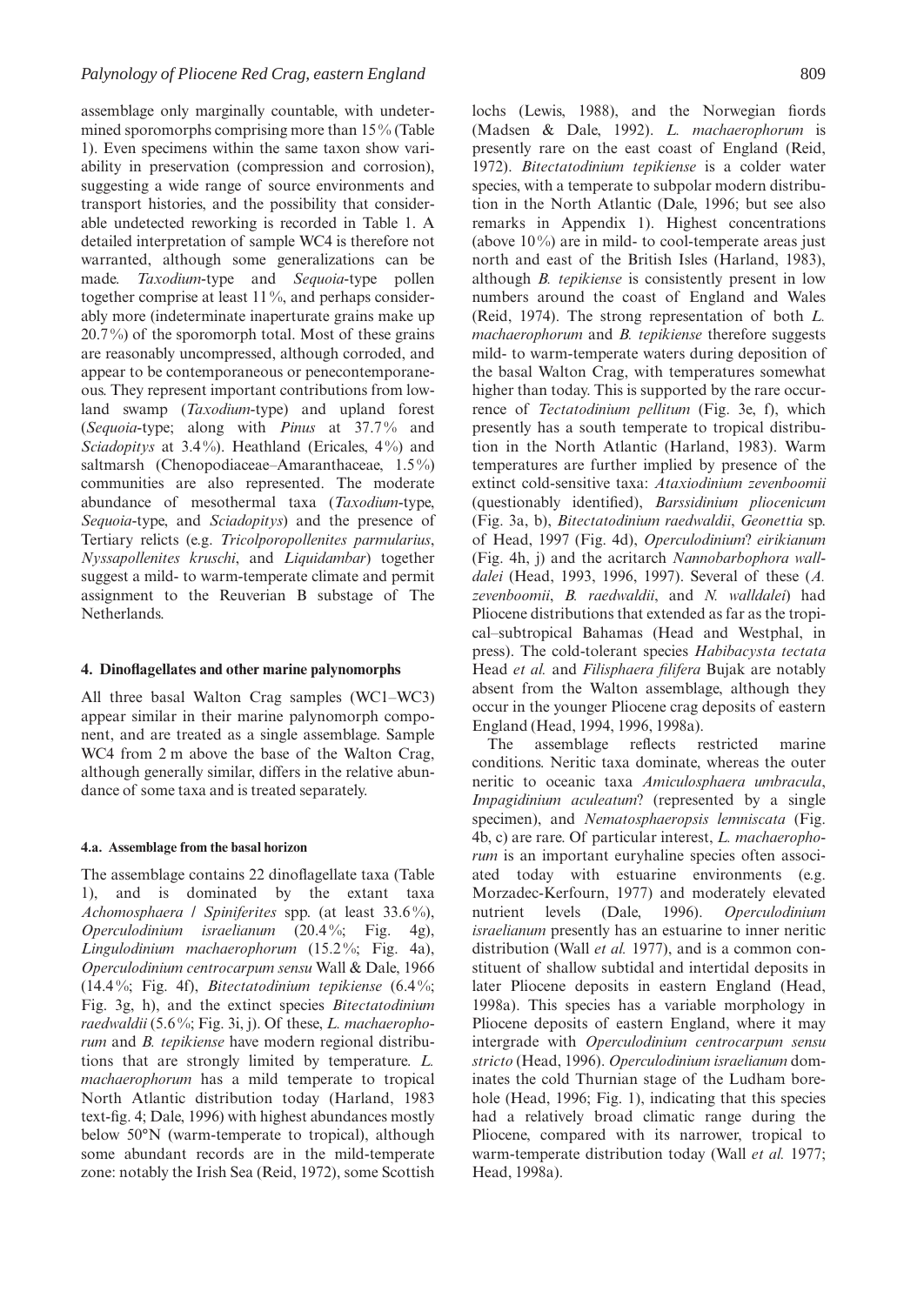

Figure 3. For legend see facing page.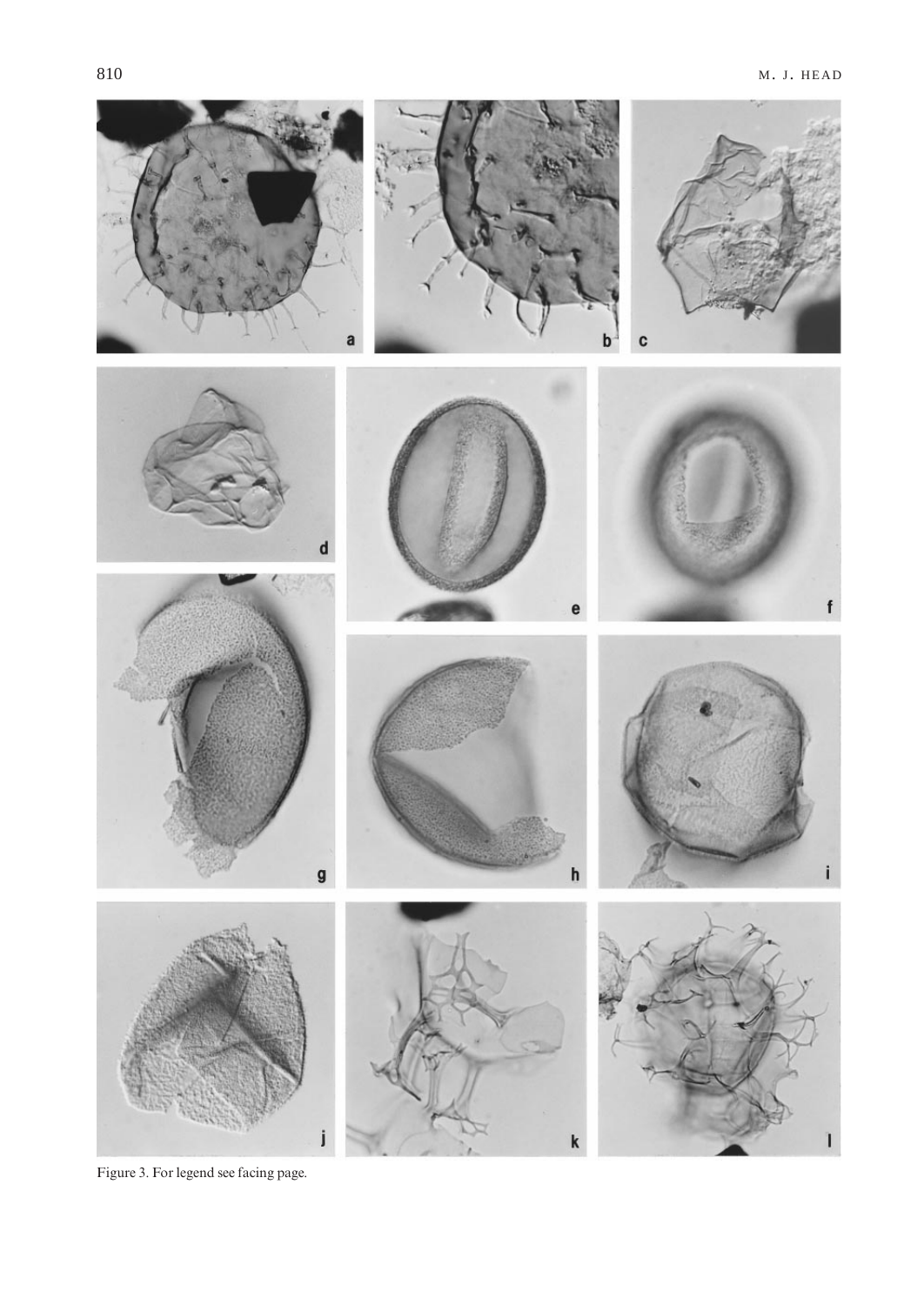#### **4.b. Assemblage from 2 m above the base of Walton Crag**

Dinoflagellates from Sample WC4 are partially oxidized, and there is no surviving evidence of protoperidinoid species except for some bleached fragments of *B. pliocenicum*. Otherwise, the assemblage is comparable with that recovered from Sample WC2, but it contains a higher proportion of *Operculodinium centrocarpum sensu* Wall & Dale, 1966 (40.1% vs. 14.4 %) and reduced *Operculodinium israelianum*  $(5.9\%$  vs.  $20.4\%$ ). This might suggest a slightly reduced inner neritic/estuarine influence for Sample WC4, but there is no concomitant increase in oceanic species. Environmental and climatic inferences for the two assemblages do not differ appreciably.

#### **4.c. Age significance of the dinoflagellates**

Several species recorded at Walton apparently do not occur in younger deposits of the North Sea basin, and likewise a number of taxa from the Coralline Crag do not occur at Walton (see Table 1), although the ranges of these taxa are not well known. *Impagidinium multiplexum* has not been reported at Walton, although it occurs in the Pre-Ludhamian (West & Norton, 1974; Harland *et al.* 1991) and younger stages of eastern England (Head, 1998a). This species first appears at about 2.8 Ma in the western North Atlantic (De Verteuil, 1996; DSDP Hole 603C, M. J. Head, unpublished data) and the Walton assemblages conceivably pre-date this event, although this inference is obviously tentative.

## **5. Discussion and conclusions**

Pollen from the basal horizon of the Walton Crag show similarities with Hunt's assemblage (Hunt, 1989; and listed in Bowden, Hunt & Green, 1995), also obtained from the base of the Walton Crag, but additional species are reported in the present study: *Carya* (0.1 %), *Corylus*-type (0.9 %), *Ilex* (<0.1 %), *Juglans* (<0.1 %), *Myrica*-type (0.1 %), *Nyssapollenites kruschi* (1.5 %), *Tilia* (<0.1 %), *Tricolporopollenites parmularius* (<0.1 %), *Sequoia*-type (<0.1 %), *Sciadopitys* (9.5 %), and *Tsuga* spp. (3.4 %). The Taxodiaceae are possibly more abundant in Hunt's assemblage (although this might reflect better preservation of his material) and he reported much higher values of Gramineae  $(11.9\%$  vs.  $0.8\%$  for the present study). More extensive investigations of the basal Walton Crag are required to understand these differences.

Funnell (1961, 1996) compared benthic foraminifers of the basal Walton Crag with those of Zeeuwsch-Vlaanderen from which Reuverian C pollen had been obtained (Zagwijn, 1960), contrary to the Reuverian B determination of the present study. However, the pollen spectra of this Dutch site are not closely comparable with the Walton assemblage of the present study, which has more mesothermal deciduous tree taxa and higher values of *Sciadopitys*.

The pollen assemblage from 2 m above the base of the Walton Crag is broadly similar to that of the basal horizon, but has significantly higher values of inaperturate pollen including Taxodiaceae, suggesting a stronger contribution from coastal swamps, but continuance of mild- or warm-temperate conditions. Perhaps this sample represents a different part of an obliquity-forced climate cycle, given the distinctiveness of its pollen when compared with that of the basal horizon. Notably, the basal horizon has a distinctive molluscan assemblage not found higher in the Walton Crag (Bell, 1911, 1912, his "basement bed"), implying that conditions had indeed changed following deposition of the basal horizon.

In comparison with other Pliocene crag localities in eastern England, the Walton pollen assemblages are most similar to the Sudbourne Member of the Coralline Crag Formation at Rockhall Wood, Suffolk (Gibbard & Peglar, 1988; Fig. 1). This was tentatively assigned to the Reuverian C by Gibbard and Peglar, but appears to be closer in age to the underlying mid-Pliocene Ramsholt Member (Head, 1997).

Pollen from other Red Crag sites in eastern England (Fig. 1) provide evidence for a considerably cooler climate. The lowest 24 m of the Stradbroke borehole, Suffolk is the type section of the Pre-Ludhamian British pollen stage, and is characterized by pollen of cool, boreal affinity (Beck, Funnell & Lord, 1972). These deposits are normally magnetized, and suggest correlation with the Reuverian C of the Netherlands, although correlation with a normally magnetized

Figure 3. Dinoflagellates from the basal Walton Crag at Walton-on-the-Naze. (b–d, j) are bright field images, the others are with interference contrast. Max. dia. = maximum diameter. Various magnifications. (a, b) *Barssidinium pliocenicum* (Head). Ventral view of ventral surface, with (b) showing detail of processes. Sample WC2(1); M49/0. Central body length = 69  $\mu$ m. (c) *Lejeunecysta* sp. Dorsal? view. Sample WC2(1); N8/0. Length = 48 µm. (d) *Lejeunecysta marieae* (Harland). Dorsal? view. Sample WC2(1); B54/1. Length = 30 µm. (e, f) *Tectatodinium pellitum* Wall. Ventral view at (e) mid focus, (c) of dorsal surface. Sample WC2(2); H43/2. Length = 46 µm. (g, h) *Bitectatodinium tepikiense* Wilson (columellate luxuria). (g) Uncertain view of broken specimen, upper surface. Sample WC2(2); C33/4. Dimensions = 72 x 46 µm. (h) Uncertain view of broken specimen, upper surface. Sample WC2(2); U34/0. Max. dia. = 51 µm. (i, j) *Bitectatodinium raedwaldii* Head. (i) Right dorsolateral view of upper surface. Sample WC2(1); T23/1. Max. dia. = 40 µm. (j) Uncertain view at mid focus. Sample WC2(2); F44/3. Max. dia. = 50 µm. (k) *Achomosphaera andalousiensis* Jan du Chêne, subsp. *andalousiensis*. Broken specimen with upper focus on distal process terminations, these bearing fenestrate platforms (in contrast to the perforate platforms of *A. andalousiensis suttonensis* Head, 1997). Sample WC2(2); K9/4. Max. dia. of upper platform = 22 µm. (l) *Spiniferites mirabilis* (Rossignol). Ventral view of ventral surface. Sample WC2(2); U24/1. Central body length =  $42 \mu m$ .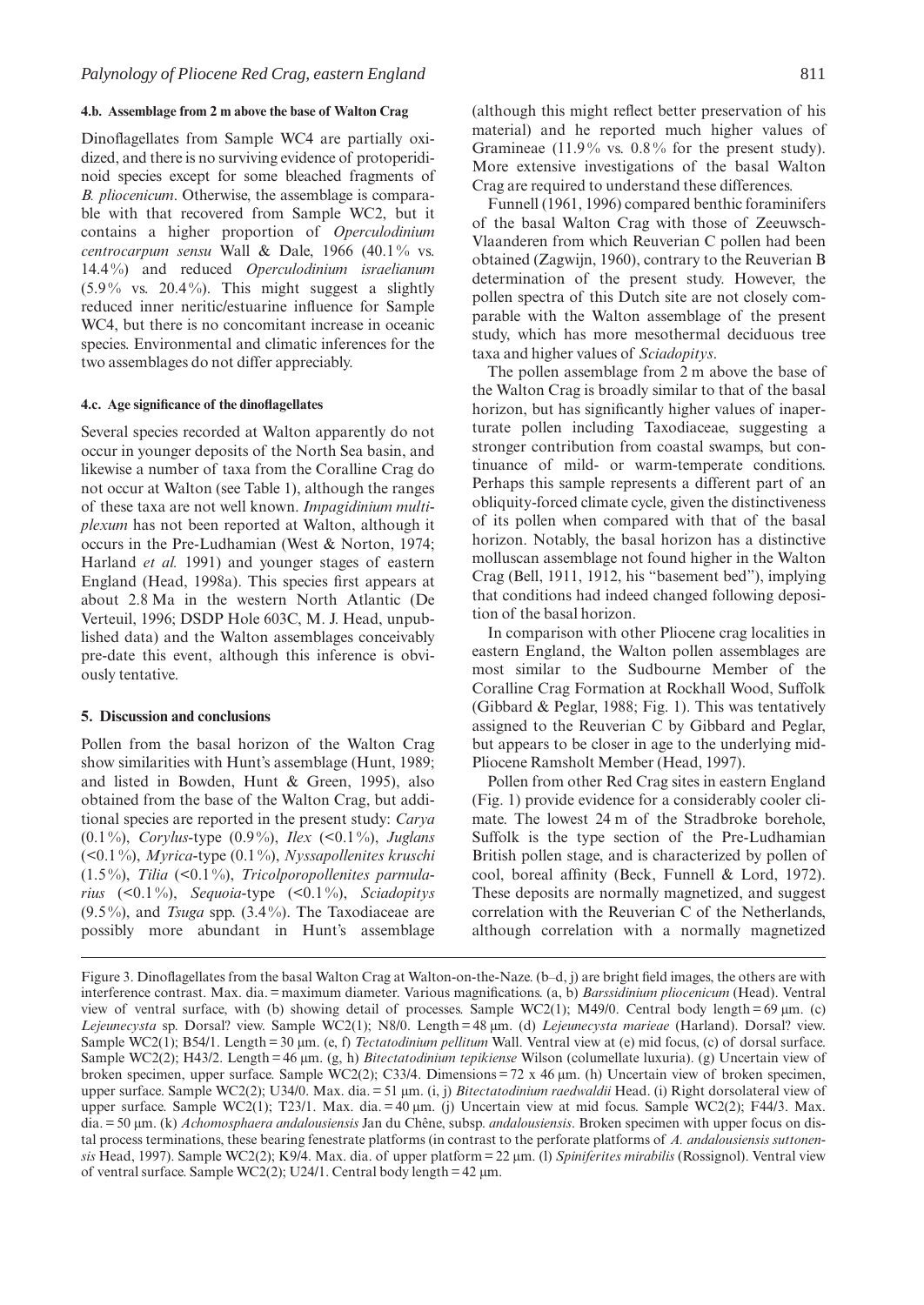

Figure 4. Dinoflagellates and an acritarch from the basal Walton Crag at Walton-on-the-Naze. (a, h–k) are interference contrast images, (b–e) are phase contrast images, and the others are in bright field. Max. dia. = maximum diameter. Various magnifications. (a) *Lingulodinium machaerophorum* (Deflandre & Cookson). Uncertain view of upper surface. Sample WC2(1); R27/3. Central body max. dia. = 51 µm. (b, c) *Nematosphaeropsis lemniscata* Bujak. Note ribbon-like trabeculae and long, uniformlynarrow process shafts. (b) Uncertain view of upper surface. Sample WC2(2); C53/0. Max. dia. including processes and trabeculae = 53 µm. (c) Uncertain view of upper surface. Sample WC2(2); S45/4. Max. dia. including processes and trabeculae = 61 µm. (d) *Geonettia* sp. of Head, 1997. Fragmented specimen bearing mostly hypocystal plates; the following plates are labelled:  $1^{''''}$  = antapical, 1p = posterior intercalary, ps = posterior sulcal, c = cingular. Sample WC2(2); L27/3. Max. dia. = 47 µm. (e) Gen. et sp. indet. Uncertain view of upper surface. Sample WC3; D8/4. Max. dia. = 59 µm. (f) *Operculodinium centrocarpum* sensu Wall & Dale, 1966. Uncertain view of upper surface. Sample WC2(1); S36/2. Central body max. dia. = 38 µm. (g) *Operculodinium israelianum* (Rossignol). Lateral? view of upper surface of a typical specimen, with processes about 4.5 µm long. Sample WC2(1); K49/4. Central body max. dia. = 55 µm. (h, j) *Operculodinium*? *eirikianum* Head, Norris & Mudie. Internal view of operculum, showing (h) upper focus and (j) slightly lower focus. Specimen has microreticulate wall surface and solid non-fibrous processes. Sample WC2(1); P7/0. Length = 21 µm. (i, k) *Cymatiosphaera*? *invaginata* Head, Norris & Mudie. An acritarch, probably a prasinophycean alga. Sample WC2(1); L14/0. Max. dia. including crests =  $17 \mu m$ .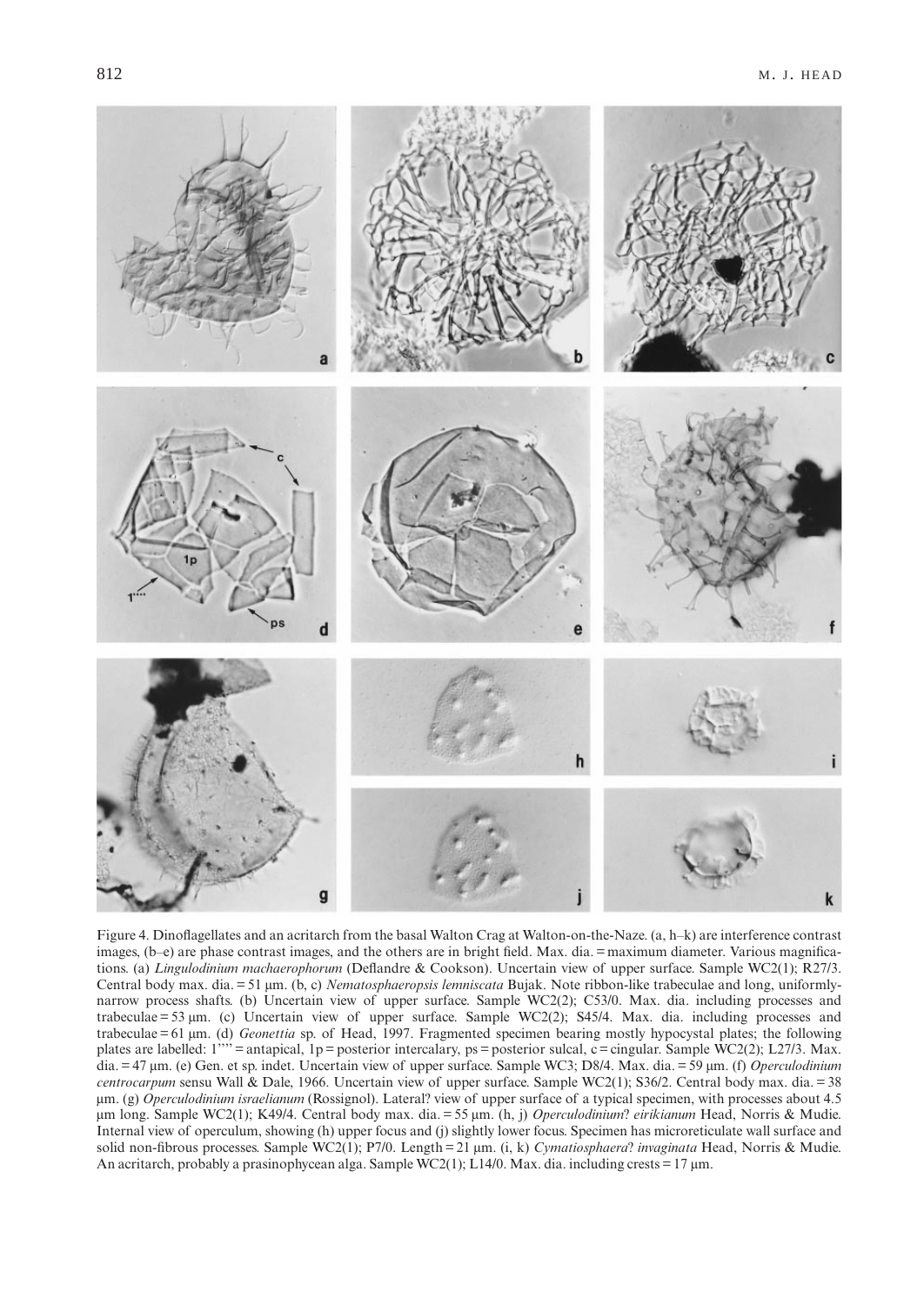excursion within the Praetiglian cannot be excluded (Funnell, 1996). A similar Pre-Ludhamian assemblage has been recorded from the base of the Ormesby borehole, Norfolk, although independent correlation to the Netherlands succession was not possible (Harland *et al.* 1991). The Sizewell Member of the Red Crag Formation in the Aldeburgh–Sizewell area of Suffolk is normally magnetized, and contains pollen and foraminifers of Pre-Ludhamian aspect, allowing probable correlation with the Reuverian C or Praetiglian (West & Norton, 1974; Zalasiewicz *et al.* 1988). Although these assemblages might be assignable to the Praetiglian rather than the Reuverian C, their normal magnetization and absence of the Arctic benthic foraminifer *Elphidium oregonense*, which characterizes the lower part of the Praetiglian in the Netherlands (Van Voorthuysen, Toering & Zagwijn, 1972), seem to provide stronger support for a Reuverian C correlation. The Walton assemblages evidently pre-date all these assemblages.

Isolated Red Crag localities in East Anglia have yielded Walton-type molluscs, suggesting an age comparable to that of Walton-on-the-Naze. Such mollusc assemblages have been found in the lower part of the Red Crag north of the River Orwell at Brightwell and possibly as far as Boyton (Cambridge, 1977; Long & Cambridge, 1988), and perhaps also at Rothamsted (near Luton), Hertfordshire (Dines & Chatwin, 1930). No palynomorphs have yet been reported from these deposits.

Dinoflagellates of the present study cannot be compared in detail with Hunt's (1989) assemblage, which was based on just 27 specimens. However, the six specimens identified by him as *Tectatodinium pellitum* are probably misidentified, given the usual scarcity of this species (Head, 1994; Head, 1998a).

When compared to other Pliocene crag localities in eastern England, the Walton dinoflagellate assemblages have closest affinities with the Coralline Crag (Head, 1997; Table 1) but are somewhat impoverished taxonomically, probably in part because conditions were cooler. For example *Capisocysta lata*, an extant tropical to warm-temperate species, has been recorded both in the Coralline Crag (Head, 1998b) and the Bramertonian temperate stage of the Norwich Crag Formation (Chillesford Sand at the Chillesford Church Pit; M. J. Head, unpublished data; Fig. 1) which post-dates the Walton Crag. Yet *Capisocysta* has not been found at Walton. On the other hand, the cool-tolerant *B. tepikiense* is not known from the Coralline Crag (Head, 1997), but occurs in significant numbers at Walton. It is clear that one or more cooling events occurred after deposition of the Sudbourne member of the Coralline Crag Formation and prior to that of the Walton Crag. The following cool, Pre-Ludhamian Stage in eastern England has not been studied in any detail for dinoflagellates, but early published studies have been tentatively reinterpreted to suggest yet cooler conditions than at Walton (see Head, 1998a, for discussion). Certainly by Ludhamian times (Head, 1996) many species had disappeared from eastern England, probably reflecting Northern Hemisphere cooling at 2.55 Ma (Shackleton, Hall & Pate, 1995) and a less-equable climate that followed.

The outer neritic to oceanic extant species *Nematosphaeropsis lemniscata* has not been recorded in younger crag deposits of eastern England, although it occurs rarely in both the Walton and Coralline crags (Head, 1997; Head, 1998a). Its presence suggests the penetration of higher salinity North Atlantic water masses into the southern North Sea during the mid and early Late Pliocene Period, either via a postulated broad seaway linking the southern North Sea and Atlantic Ocean (Funnell, 1995) — although there is no direct evidence of such a seaway (see Hamblin *et al.* 1992) — or from the north via an enhanced North Atlantic Drift system associated with warmer global conditions (Dowsett *et al.* 1992; Dowsett, Barron & Poore, 1996; Raymo *et al.* 1996). Clearly more detailed and widespread investigations are necessary to assess which of these scenarios is more likely.

The Walton Crag has long been considered distinctive in comparison with other Red Crag divisions on account of its warm-water molluscan associations (Wood, 1866; Harmer, 1900a). This interpretation has since been corroborated by an abundance of the benthic foraminifer *Pararotalia serrata*, indicating warmtemperate conditions (Funnell & West, 1977), the absence of colder water ostracodes at Walton that occur in the younger Red Crag deposits (Lord, Horne & Robinson, 1988; Horne & Allen, 1995), and the recognition of numerous temperate species of molluscs (Meijer & Preece, 1995). But in contrast to the mid-Pliocene Coralline Crag, the Walton Crag contains an influx of cool-water species of North Pacific origins, including the marine gastropod *Neptunea angulata* and the benthic foraminiferan *Elphidiella hannai* (Funnell, 1995), and ostracode assemblages have been considered 'transitional' in their temperature affinities (Wood *et al.* 1993; Wood, 1996). The pollen and particularly the dinoflagellates show a similar signal of mild- to warm-temperate conditions, with some cooling having taken place after deposition of the Ramsholt Member of the Coralline Crag. The Walton Crag therefore evidently postdates the significant Northern Hemisphere cooling event at about 3.2 Ma, and precedes the next major cooling event at 2.55 Ma (Shackleton, Hall & Pate, 1995). The Walton Crag marks an important marine transgression in eastern England, and its timing (between 3.0 and 2.6 Ma) suggests a match with the third-order sea-level cycle TB3.7 of Haq, Hardenbol & Vail (1988). This cycle is likely to be glacioeustatic, apparently beginning and ending at times close to the 3.2 Ma and 2.55 Ma cooling events respectively. It is presumably this timing, between major cooling events, that helps to make the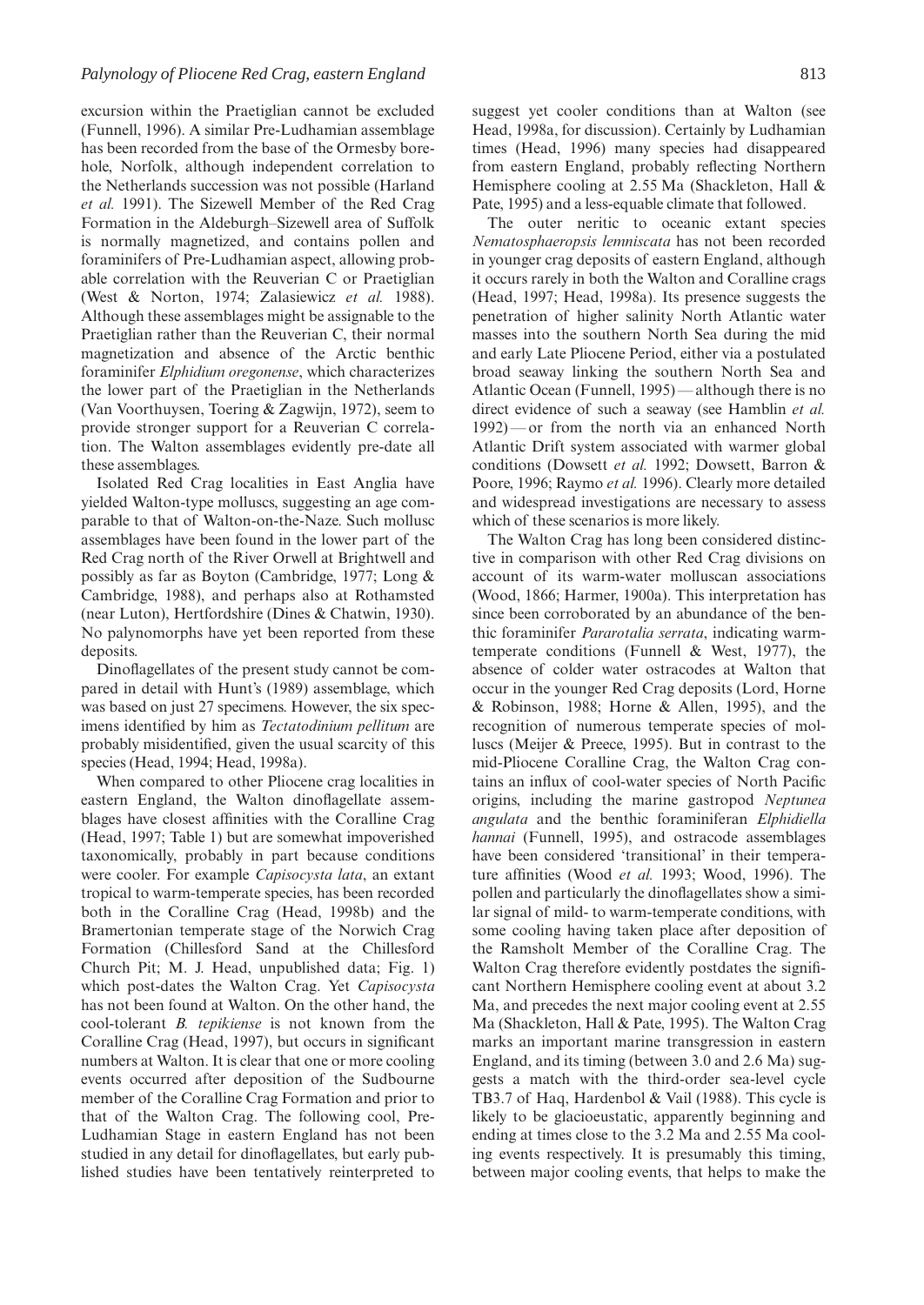Walton Crag assemblages so distinctive compared with other crag deposits in eastern England.

**Acknowledgements.** I am grateful to S. B. M. King Head (Toronto) for assistance in the field; G. Norris (University of Toronto), who provided financial support from his Natural Sciences and Engineering Research Council of Canada operating grant; S. A. G. Leroy (Queen's University, Belfast) for comments on an early version of the manuscript; and P. S. Balson (British Geological Survey, Keyworth), who generously shared his views on the sedimentology of Walton-onthe-Naze and brought my attention to some of the older literature. Reviews of the manuscript by D. J. Batten (University of Wales, Aberystwyth) and J. B. Riding (British Geological Survey, Keyworth) are greatly appreciated. It is a pleasure to acknowledge a contribution from the visitors' fund of the Geologists' Association, London.

#### **References**

- BALSON, P. S. 1990. The Neogene of East Anglia a field excursion report. *Tertiary Research* **11**, 179–89.
- BALSON, P. S. 1995. Sedimentary environments in the Red Crag. In *The Quaternary of the Lower Reaches of the Thames* (eds D. R. Bridgland, P. Allen and B. A. Haggart), pp. 310–11. Durham: Field Guide, Quaternary Research Association.
- BALSON, P. S. 1997. The Waltonian (Late Pliocene) stratotype section at Walton-on-the-Naze, UK and the stratigraphic interpretation of cross-stratified marine deposits. Regional Committee on Northern Neogene Stratigraphy and Regional Committee on Northern Paleogene Stratigraphy, 6, Joint Biannual Meeting, Karlslunde, Denmark; *Danmarks og Grønlands Geologiske Undersøgelse Rapport* 1997/87, p. 8. [Abstract]
- BECK, R. B., FUNNELL, B. M. & LORD, A. R. 1972. Correlation of the Lower Pleistocene Crag at depth in Suffolk. *Geological Magazine* **109**, 137–39.
- BELL, A. 1911. On the zones of the East Anglian Crags. *Journal of the Ipswich and District Field Club* **3**, 5–17.
- BELL, A. 1912. On the zonal stratification of the Eastern British Pliocenes. *Essex Naturalist* **16**, 289–305.
- BELL, R. G. 1887. Notes on Pliocene Beds. *Geological Magazine, Second Series* **4**, 554–8.
- BERGGREN, W. A., KENT, D. V., SWISHER III, C. C. & AUBRY, M.-P. 1995. A revised Cenozoic geochronology and chronostratigraphy. In *Geochronology, Time Scales and Global Stratigraphic Correlation* (eds W. A. Berggren, D. V. Kent, and J. Hardenbol), pp. 29–212. SEPM Special Publication, 54. Tulsa, Oklahoma: SEPM (Society for Sedimentary Geology).
- BOULTER, M. C. 1971. A palynological study of two of the Neogene plant beds in Derbyshire. *Bulletin of the British Museum, Natural History* **19**, 361–410.
- BOWDEN, D. J., HUNT, C. O. & GREEN, C. P. 1995. The Late Cenozoic deposits of the Naze, Walton, Essex. In *The Quaternary of the Lower Reaches of the Thames* (eds D. R. Bridgland, P. Allen and B. A. Haggart), pp. 299–309. Durham: Field Guide, Quaternary Research Association.
- BUJAK, J. P. 1984. Cenozoic dinoflagellate cysts and acritarchs from the Bering Sea and Northern North Pacific, DSDP Leg 19. *Micropaleontology* **30**, 180–212.
- CAMBRIDGE, P. G. 1977. Whatever happened to the Boytonian? A review of the marine Plio–Pleistocene of

the southern North Sea. *Bulletin of the Geological Society of Norfolk* **29**, 23–45.

- DALE, B. 1996. Dinoflagellate cyst ecology: modelling and geological applications. In *Palynology: Principles and Applications*, Vol. 3 (eds J. Jansonius and D. C. McGregor), pp. 1249–75. College Station, Texas: American Association of Stratigraphic Palynologists Foundation.
- DE VERTEUIL, L. 1996. Data report: Upper Cenozoic dinoflagellate cysts from the continental slope and rise off New Jersey. In *Proceedings of the Ocean Drilling Program, Scientific Results,* Vol. **150** (eds G. S. Mountain, K. G. Miller, P. Blum *et al*.), pp. 439–54. College Station, Texas: Ocean Drilling Program.
- DINES, H. G. & CHATWIN, C. P. 1930. Pliocene sandstone from Rothamsted (Hertfordshire). *Memoirs of the Geological Survey Summer Programme for 1929*, 1–7.
- DIXON, R. G. 1979. Sedimentary facies in the Red Crag (Lower Pleistocene, East Anglia). *Proceedings of the Geologists' Association* **90**, 117–32.
- DOWSETT, H. J., CRONIN, T. M., POORE, R. Z., THOMPSON, R. S., WHATLEY, R. C. & WOOD, A. M. 1992. Micropaleontological evidence for increased meridional heat transport in the North Atlantic Ocean during the Pliocene. *Science* **258**, 1133–5.
- DOWSETT, H. J., BARRON, J. & POORE, R. 1996. Middle Pliocene sea surface temperatures: a global reconstruction. *Marine Micropaleontology* **27**, 13–25.
- ELLIS, M. B. 1949. *Tetraploa*. *The British Mycological Society, Transactions* **32**, 246–51.
- FUNNELL, B. M. 1961. The climatic and stratigraphic significance of the early Pleistocene foraminifera of the North Sea Basin. Ph.D. thesis, University of Cambridge, 325 pp. (Not seen; cited in Funnell, 1996).
- FUNNELL, B. M. 1995. Global sea-level and the (pen-)insularity of late Cenozoic Britain. In *Island Britain: a Quaternary perspective* (ed R. C. Preece), pp. 3–13. Geological Society Special Publication **96**. London: The Geological Society.
- FUNNELL, B. M. 1996. Plio–Pleistocene palaeogeography of the southern North Sea basin (3.75–0.60 Ma). *Quaternary Science Reviews* **15**, 391–405.
- FUNNELL, B. M. & WEST, R. G. 1977. Preglacial Pleistocene deposits of East Anglia. In *British Quaternary Studies, Recent Advances* (ed F. W. Shotton), pp. 247–65. Oxford: Clarendon Press.
- GIBBARD, P. L. & PEGLAR, S. M. 1988. Rockhall Wood, Sutton – Pollen analysis. In *The Pliocene–Middle Pleistocene of East Anglia, Field Guide* (eds P. L. Gibbard and J. A. Zalasiewicz), pp. 71–2. Cambridge, U.K.: Quaternary Research Association.
- GIBBARD, P. L., WEST, R. G., ZAGWIJN, W. H., BALSON, P. S., BURGER, A. W., FUNNELL, B. M., JEFFERY, D. H., DE JONG, J., VAN KOLFSCHOTEN, T., LISTER, A. M., MEIJER, T., NORTON, P. E. P., PREECE, R. C., ROSE, J., STUART, A. J., WHITEMAN, C. A. & ZALASIEWICZ, J. A. 1991. Early and early middle Pleistocene correlations in the southern North Sea Basin. *Quaternary Science Reviews* **10**, 23–52.
- HALL, C. A., JR. 1964. Shallow-water marine climates and molluscan provinces. *Ecology* **45**, 226–34.
- HAMBLIN, R. J. O., CROSBY, A., BALSON, P. S., JONES, S. M., CHADWICK, R. A., PENN, I. E. & ARTHUR, M. J. 1992. United Kingdom offshore regional report: the geology of the English Channel. London: HMSO for the British Geological Survey, 106 pp.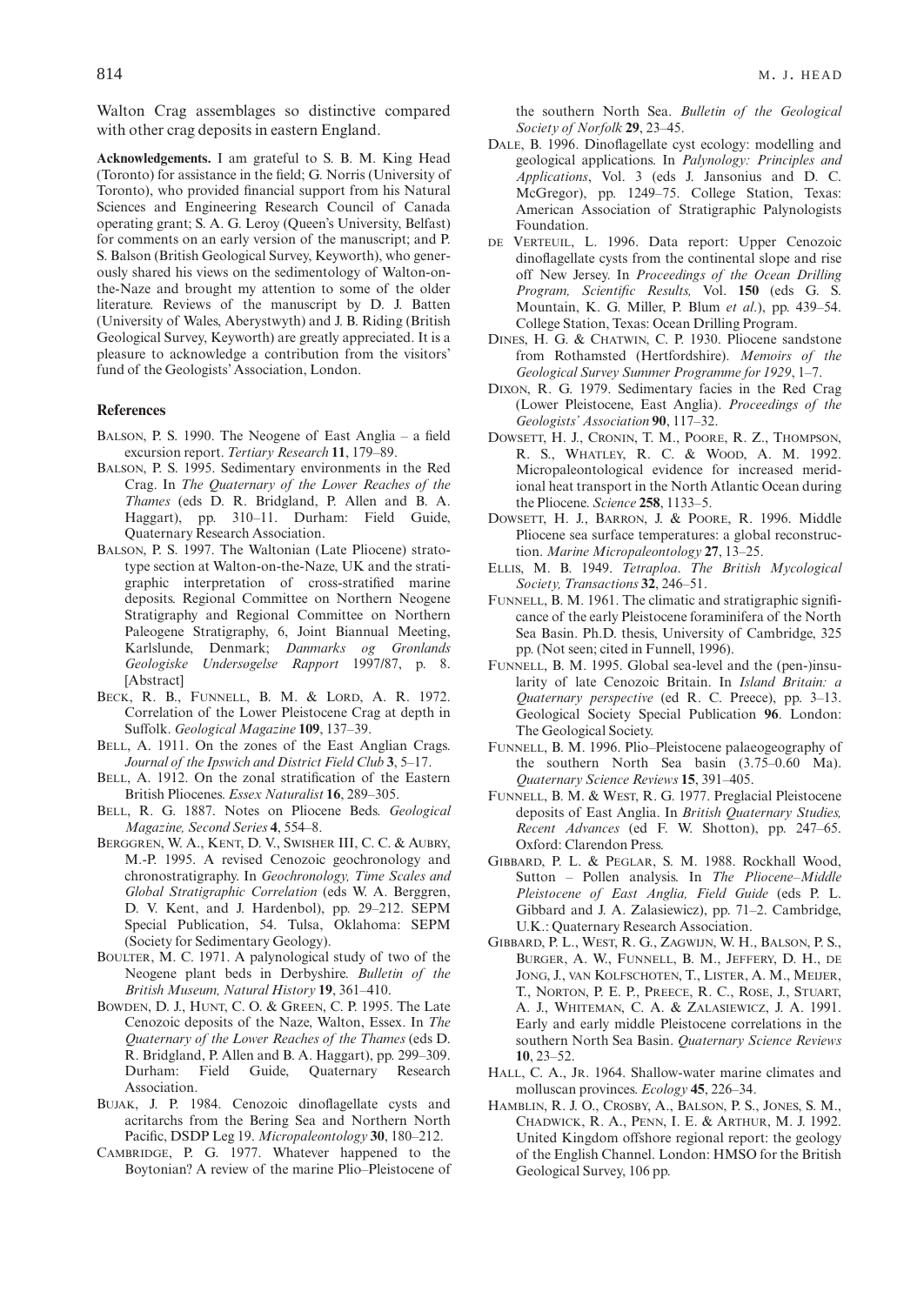- HAQ, B. U., HARDENBOL, J. & VAIL, P. R. 1988. Mesozoic and Cenozoic chronostratigraphy and cycles of sealevel change. In *Sea-Level Changes—An Integrated Approach*, pp. 71–108. SEPM Special Publication No. 42. Tulsa, Oklahoma: SEPM (The Society of Economic Paleontologists and Mineralogists).
- HARLAND, R. 1983. Distribution maps of Recent dinoflagellate cysts in bottom sediments from the North Atlantic Ocean and adjacent seas. *Palaeontology* **26**, 321–87.
- HARLAND, R., BONNY, A. P., HUGHES, M. J. & MORIGI, A. N. 1991. The lower Pleistocene stratigraphy of the Ormesby Borehole, Norfolk, England. *Geological Magazine* **128**, 647–60.
- HARMER, F. W. 1900a. The Pliocene deposits of the East of England.—Part II: The crag of Essex (Waltonian) and its relation to that of Suffolk and Norfolk. *Quarterly Journal of the Geological Society, London* **56**, 705–38.
- HARMER, F. W. 1900b. On a proposed new classification of the Pliocene deposits of the East of England. *Report of the British Association for the Advancement of Science (for 1899)*, 751–3.
- HEAD, M. J. 1993. Dinoflagellate cysts, sporomorphs, and other palynomorphs from the upper Pliocene St. Erth Beds of Cornwall, southwestern England. *Paleontological Society Memoir* no. 31 (*Journal of Paleontology*, **67** [3] Supplement), 62 pp.
- HEAD, M. J. 1994. Morphology and paleoenvironmental significance of the Cenozoic dinoflagellate genera *Habibacysta* and *Tectatodinium*. *Micropaleontology* **40**, 289–321.
- HEAD, M. J. 1996. Paleoecological and taxonomic revision of late Cenozoic dinoflagellates from the Royal Society borehole at Ludham, eastern England. *Journal of Paleontology* **70**, 543–70.
- HEAD, M. J. 1997. Thermophilic dinoflagellate assemblages from the mid Pliocene of eastern England. *Journal of Paleontology* **71**, 165–93.
- HEAD, M. J. 1998a. Marine environmental change in the Pliocene and early Pleistocene of eastern England: the dinoflagellate evidence reviewed. *In* The Dawn of the Quaternary (eds T. Van Kolfschoten and P. L. Gibbard). *Mededelingen Nederlands Instituut voor Toegepaste Geowetenschappen TNO*, **60**, 199–226.
- HEAD, M. J. 1998b. New goniodomacean dinoflagellates with a compound hypotractal archeopyle from the late Cenozoic: *Capisocysta* Warny and Wrenn, emend. *Journal of Paleontology* **72**, 797–809.
- HEAD, M. J. & WESTPHAL, H. In press. Palynology and paleoenvironments of a Pliocene carbonate platform: the Clino Core, Bahamas. Journal of Paleontology.
- HORNE, D. J. & ALLEN, P. 1995. Ostracoda and Foraminifera from the Red Crag of Walton-on-the-Naze. In *The Quaternary of the Lower Reaches of the Thames, Field Guide* (eds D. R. Bridgland, P. Allen and B. A. Haggart), pp. 314–5. Durham: Quaternary Research Association.
- HUNT, C. O. 1989. The palynology and correlation of the Walton Crag (Red Crag Formation, Pliocene). *Journal of the Geological Society, London* **146**, 743–5.
- JENKINS, D. G. & HOUGHTON, S. D. 1987. Age, correlation and paleoecology of the St. Erth Beds and the Coralline Crag of England. *Mededelingen van de Werkgroep voor Tertiaire en Kwartaire Geologie* **24**, 147–56.
- KENDALL, P. F. 1931. The Red Crag of Walton-on-the-Naze. *Geological Magazine* **68**, 405–420.
- LEWIS, J. 1988. Cysts and sediments: *Gonyaulax polyedra*,

*Lingulodinium machaerophorum*, in Loch Creran (Scotland, UK). *Journal of the Marine Biological Association of the United Kingdom* **68**, 701–14.

- LONG, P. E. & CAMBRIDGE, P. G. 1988. Crag mollusca: an overview. In *The Pliocene–Middle Pleistocene of East Anglia, Field Guide* (eds P. L. Gibbard and J. A. Zalasiewicz), pp. 53–6. Cambridge, U.K.: Quaternary Research Association.
- LORD, A. R., HORNE, D. J. & ROBINSON, J. E. 1988. An introductory guide to the Neogene and Quaternary of East Anglia for ostracod workers. *British Micropalaeontological Society Field Guide* No. 5, 11 pp.
- MADSEN, A. & DALE, B. 1992. Dinoflagellate cysts as indicators of eutrophication in the inner part of the Oslofjord, southern Norway. *Program and Abstracts, 8th International Palynological Congress, Aix-en-Provence*, p. 95.
- MATHERS, S. & ZALASIEWICZ, J. A. 1988. The Red Crag and Norwich Crag Formations of southern East Anglia. *Proceedings of the Geologists' Association* **99**, 261–78.
- MEIJER, T. & PREECE, R. C. 1995. Malacological evidence relating to the insularity of the British Isles during the Quaternary. In *Island Britain: a Quaternary Perspective* (ed R. C. Preece), pp. 89–110. Geological Society Special Publication no. 96. London: The Geological Society.
- MENKE, B. 1976. Pliozäne und ältestquartiäre Sporen und Pollenflora von Schleswig-Holstein. *Geologisches Jahrbuch* A **32**, 3–197.
- MORZADEC-KERFOURN, M.-T. 1977. La limite Pliocène–Pleistocène en Bretagne. *Boreas* **6**, 275–83.
- RAYMO, M. E., GRANT, B., HOROWITZ, M. & RAU, G. H. 1996. Mid-Pliocene warmth: stronger greenhouse and stronger conveyor. *Marine Micropaleontology* **27**, 313–326.
- REID, P. C. 1972. Dinoflagellate cyst distribution around the British Isles. *Journal of the Marine Biological Association of the United Kingdom* **52**, 939–44.
- REID, P. C. 1974. Gonyaulacacean dinoflagellate cysts from the British Isles. *Nova Hedwigia* **25**, 579–637.
- SCHWEIZER, H.-J. 1980. Environment and climate in the early Tertiary of Spitsbergen. *Palaeogeography, Palaeoclimatology, Palaeoecology* **30**, 297–311.
- SHACKLETON, N. J., HALL, M. A. & PATE, D. 1995. Pliocene stable isotope stratigraphy of Site 846. In *Proceedings of the Ocean Drilling Program, Scientific Results,* Vol. **138** (eds N. G. Pisias, L. A. Mayer, T. R. Janecek *et al*.), pp. 337–55. College Station, Texas: Ocean Drilling Program.
- SONTAG, E. 1966. Microbotanische (palynologische) Untersuchungen am 2. Niederlausitzer Flözhorizont. *Geologie Beiheft* **54**, 1–141.
- THIELE-PFEIFFER, H. 1980. Die Miozäne Mikroflora aus dem Braunkohlentagebau Oder bei Wackersdorf/Oberpfalz. *Palaeontographica Abt. B* **174**, 95–224.
- THOMSON, P. W. & PFLUG, H. 1953. Pollen und Sporen des mitteleuropäischen Tertiärs. *Palaeontographica, Abt. B* **94**, 1–138.
- VAN DER HAMMEN, T., WIJMSTRA, T. A. & ZAGWIJN, W. H. 1971. The floral record of the late Cenozoic of Europe. In *The late Cenozoic Glacial Ages* (ed K. K. Turekan), pp. 391–424. New Haven, London: Yale University Press.
- VAN VOORTHUYSEN, J. H., TOERING, K. & ZAGWIJN, W. H. 1972. The Plio–Pleistocene boundary in the North Sea Basin: revision of its position in the marine beds. *Geologie en Mijnbouw* **51**, 627–39.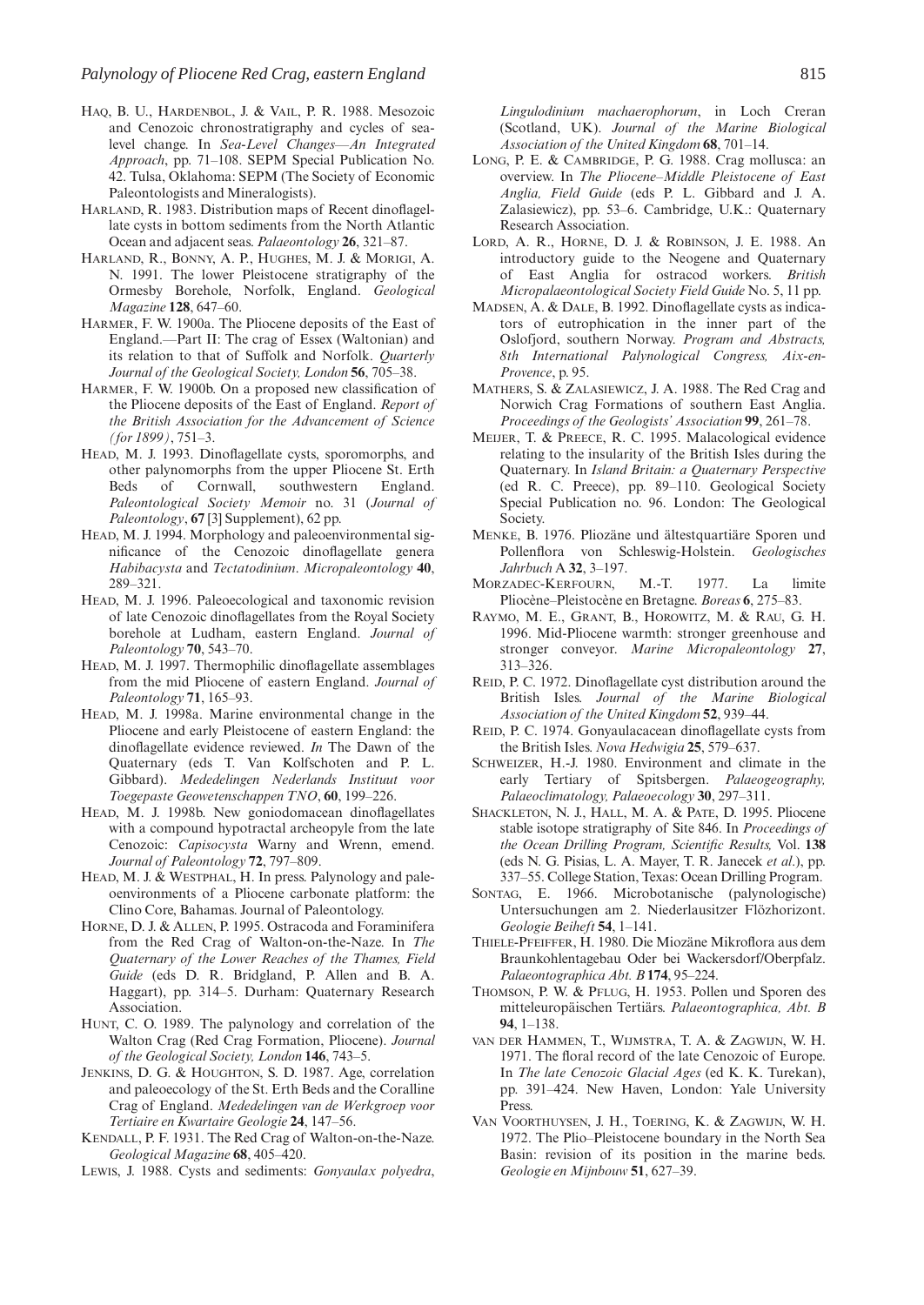- WALL, D. & DALE, B. 1966. 'Living fossils' in western Atlantic plankton. *Nature* **211**, 1025–6.
- WALL, D., DALE, B., LOHMAN, G. P. & SMITH, W. K. 1977. The environmental and climatic distribution of dinoflagellate cysts in modern marine sediments from regions in the North and South Atlantic oceans and adjacent seas. *Marine Micropaleontology* **2**, 121–200.
- WEST, R. G. & NORTON, P. E. P. 1974. The Icenian Crag of southeast Suffolk. *Philosophical Transactions of the Royal Society, London, Series B* **269**, 1–28.
- WILSON, G. J. 1973. Palynology of the middle Pleistocene Te Piki bed, Cape Runaway, New Zealand. *New Zealand Journal of Geology and Geophysics* **16**, 345–354.
- WOOD, A. M. 1996. Pliocene Ostracoda of East Anglia (Part 1): the Walton Crag at Walton-on-the-Naze, Essex. *Bulletin of the Geological Society of Norfolk* **44** (for 1994), 538–52.
- WOOD, A. M., WHATLEY, R. C., CRONIN, T. M. & HOLTZ, T. 1993. Pliocene palaeotemperature reconstruction for the southern North Sea based on Ostracoda. *Quaternary Science Reviews* **12**, 747–67.
- WOOD, S. V. 1866. On the structure of the Red Crag. *Quarterly Journal of the Geological Society, London* **22**, 538–52.
- WRENN, J. H. & KOKINOS, J. P. 1986. Preliminary comments on Miocene through Pleistocene dinoflagellate cysts from De Soto Canyon, Gulf of Mexico. In *Papers from the First Symposium on Neogene Dinoflagellate Cyst Biostratigraphy* (eds J. H. Wrenn, S. L. Duffield and J. A. Stein), pp. 169–225. American Association of Stratigraphic Palynologists Contributions Series no. 17.
- ZAGWIJN, W. H. 1960. Aspects of the Pliocene and early Pleistocene vegetation in The Netherlands. *Mededelingen van de Geologische Stichting, Serie C–III–1*, **5**, 1–78.
- ZAGWIJN, W. H. 1974. The Pliocene–Pleistocene boundary in western and southern Europe. *Boreas* **3**, 75–97.
- ZALASIEWICZ, J. A., MATHERS, S. J., HUGHES, M. J., GIBBARD, P. L., PEGLAR, S. M., HARLAND, R., NICHOLSON, R. A., BOULTON, G. S., CAMBRIDGE, P. & WEALTHALL, G. P. 1988. Stratigraphy and palaeoenvironments of the Red Crag and Norwich Crag formations between Aldeburgh and Sizewell, Suffolk, England. *Philosophical Transactions of the Royal Society London, Series B* **322**, 221–72.

## **Appendix 1. Taxonomic notes on selected dinoflagellates**

*Barssidinium pliocenicum* (Head) Head (Fig. 3a, b). Only three whole specimens were seen, although numerous fragments show a range of process morphology comparable with the type material (Head, 1993, fig. 23). Maximum central body diameter, 65, 70, and 71 µm. Average process length,  $8(9.8)13 \mu m$ . Thirteen mostly fragmented specimens were measured.

*Bitectatodinium tepikiense* Wilson (Fig. 3g, h). Nearly all specimens have a columellate wall structure resembling the type material from the middle Pleistocene of New Zealand (Wilson, 1973). This type material is associated with pollen that indicate a mild to warm climate (Wilson, 1973). However, a vermiculate wall pattern characterizes specimens of *B. tepikiense* found today higher latitudes of the North Atlantic. Hence the vermiculate morphotype, which is rare at Walton, possibly reflects cooler environments than those to which the columellate morphotype is adapted. These morphotypes do intergrade in the fossil record, and careful scrutiny of both fossil and modern specimens of *B. tepikiense* will be necessary to test this possible climatic link.

Gen. et sp. indet. (Fig. 4e). A single specimen was recorded, having a smooth, thin wall. The archeopyle apparently consists of about four dislodged plates, although it has not been possible to determine their position or the orientation of the cyst. Gen. et sp. indet. bears some resemblance to Forma D of Wrenn & Kokinos (1986, pl. 10, fig. 5 only) which the authors recorded as abundant in the Pliocene and Pleistocene of the Gulf of Mexico.

*Geonettia* sp. of Head, 1997 (Fig. 4d). Previously known only from the mid-Pliocene Coralline Crag of eastern England (Head, 1997, 1998a, b) and upper Upper Pliocene chron C2r of DSDP Hole 603C, western North Atlantic (M. J. Head, unpublished data), this distinctive species differs from *Geonettia clineae* de Verteuil and Norris in its thin, smooth wall and small posterior sulcal plate. The diameter is about 38–43 µm. Fifteen specimens were found, although some are incomplete. They are readily distinguished from the related *Capisocysta* Warny & Wrenn by the presence of discrete cingular and epicystal plates. Work is in progress to describe this species formally.

*Nematosphaeropsis lemniscata* Bujak (Fig. 4b, c). The Walton specimens have broad (about  $1.1-1.5 \,\mu m$ ) ribbonlike trabeculae and long  $(9-14 \mu m)$ , uniformly slender process shafts. All compare closely with the type material (Bujak, 1984), and with many Coralline Crag specimens (e.g. Head, 1997, fig. 16.7). A Coralline Crag variant, characterized by some proximally expanded process shafts with pronounced claustra (Head, 1997, fig. 16.8–16.10), was not found at Walton.

*Operculodinium centrocarpum sensu* Wall & Dale, 1966 (Fig. 4f). The central body surface is more-or-less smooth, with faint, irregularly-scattered granules. The pedium is thin (less than  $0.3 \mu m$ ). Processes are hollow and non-fibrous with smooth or nearly smooth shafts, and have pronounced distal platforms. Average central body diameter is  $27(32.7)38 \mu m$ ; average process length is 5.5(7.1)8.5 µm. Twenty-three specimens were measured. The Walton specimens compare closely with those from the Ludham borehole (Head, 1996) and Chillesford Church Beds (Head, 1994, unpublished data). The Walton specimens also strongly resemble *Operculodinium*? sp. of Head (1997) from the Coralline Crag which, however, may have a finely wrinkled surface under SEM (Head, 1997, fig. 16.12). Scanning electron microscope studies documenting the full range of wall detail are needed to confirm whether these two similar taxa are conspecific.

*Operculodinium israelianum* (Rossignol) Wall (Fig. 4g). Specimens have a fibro-reticulate luxuria. The processes are relatively short with acuminate or minutely expanded distal tips, and have an indistinctly intratabular distribution. The wall thickness is usually less than  $1.0 \mu m$ . Average central body diameter is  $41(50.1)60 \,\text{\mu m}$ ; average process length is 2.0(3.8)7.5 µm. Twenty-six specimens were measured from the basal horizon. The Walton specimens are similar to *O.* cf. *israelianum* from the Coralline Crag (Head, 1997), but most have shorter and less robust processes. They are probably ecophenotypic variants of the same species.